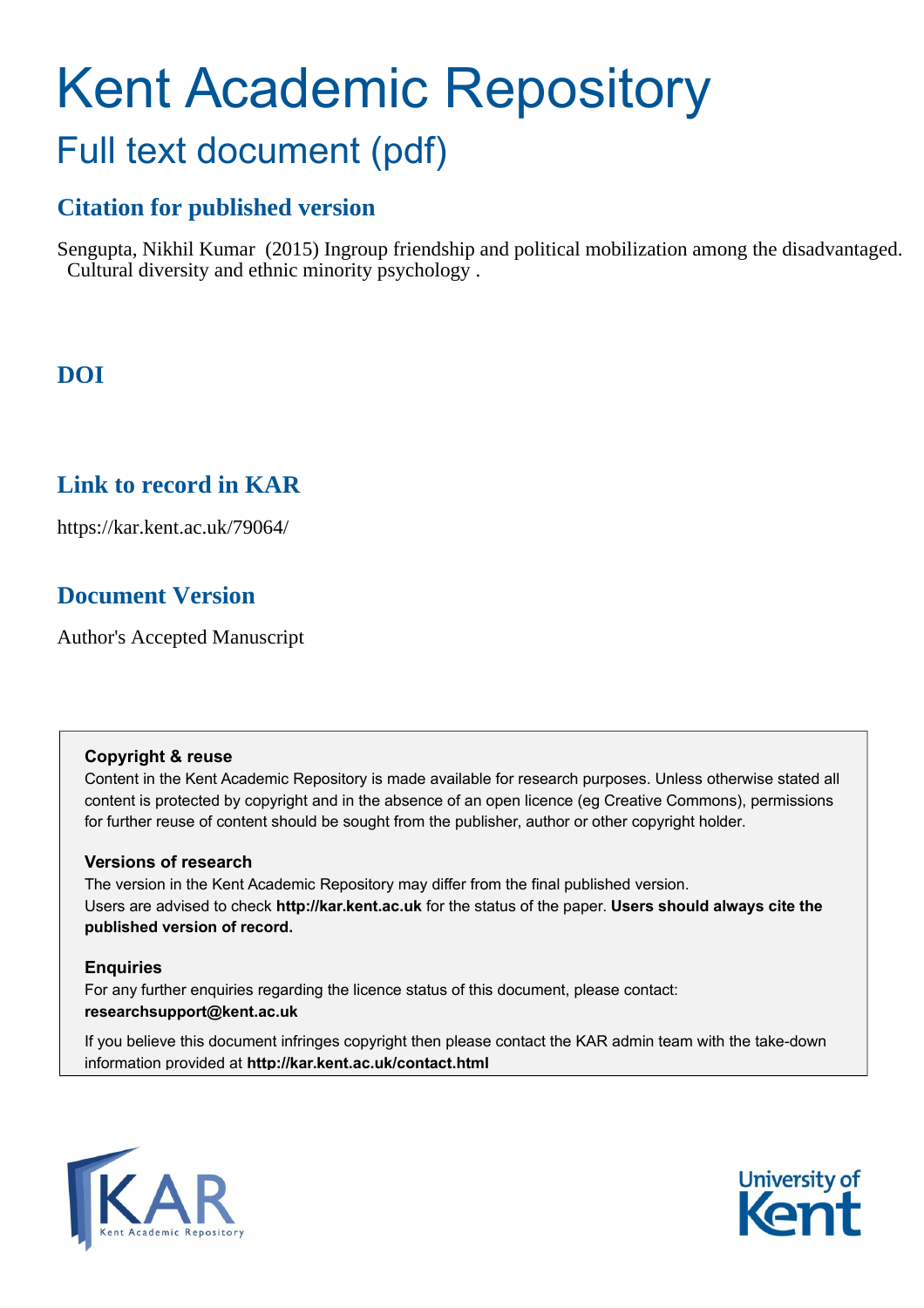# **Ingroup friendship and political mobilization among the disadvantaged**

Nikhil K. Sengupta<sup>1</sup>

Petar Milojev<sup>1</sup>

Fiona K. Barlow2

Chris G. Sibley<sup>1</sup>

<sup>1</sup>University of Auckland, New Zealand

<sup>2</sup>University of Queensland, Australia

Word count: 6664

# **Corresponding Author:**

Nikhil Sengupta School of Psychology, University of Auckland, Private Bag 92019, Auckland 1142, New Zealand Tel: +64 9 373 7599 ext. 88631 E-mail: nsen004@aucklanduni.ac.nz

Acknowledgements: Collection of the New Zealand Attitudes and Values Study 2009 (NZAVS-09) data analyzed in this paper was funded by University of Auckland FRDF (#3624435/9853) and ECREA (#3626075) grants awarded to Chris Sibley.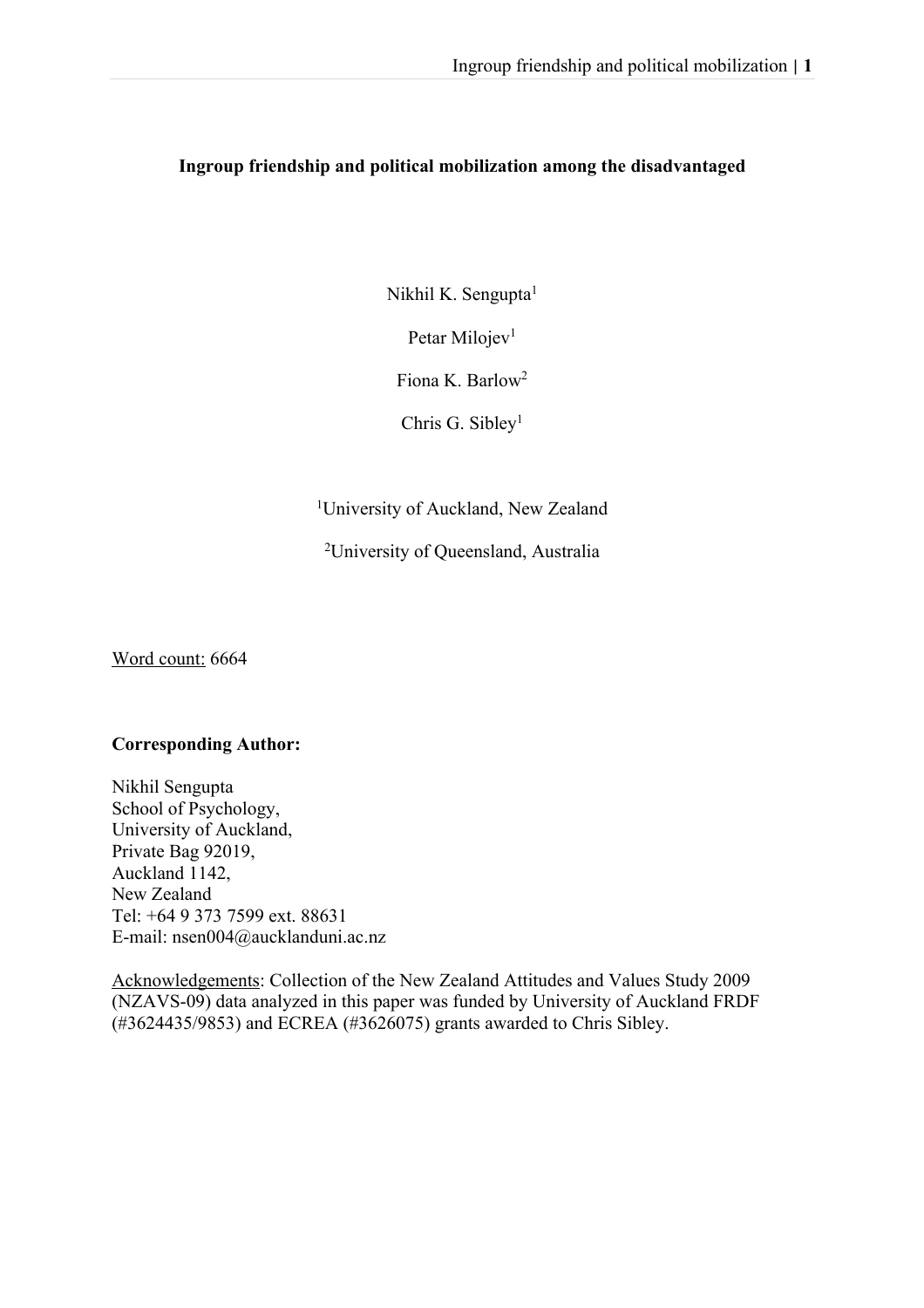#### **Abstract**

This study investigated the effects of ingroup contact in a large, national sample of Māori (a disadvantaged ethnic group;  $N = 940$ ) on political attitudes relevant to decreasing ethnic inequality in New Zealand. We tested the role of two mediating mechanisms – ethnic identification and system justification – in explaining the effects of ingroup contact on the dependent variables. Time spent with ingroup friends predicted increased support for the Māori Party and support for symbolic and resource-specific reparative policies benefiting Māori. These effects were partially mediated by increased ethnic identification. Although ingroup contact also reduced levels of system justification among Māori, its effects on policy attitudes and party preference were not mediated by system justification. This suggests that a key antecedent to system-challenging political attitudes is an increased sense of identification with a disadvantaged group arising, in part, from interactions with ingroup friends.

Keywords: ingroup contact, system justification, social identity, minority groups. Abstract word count: 141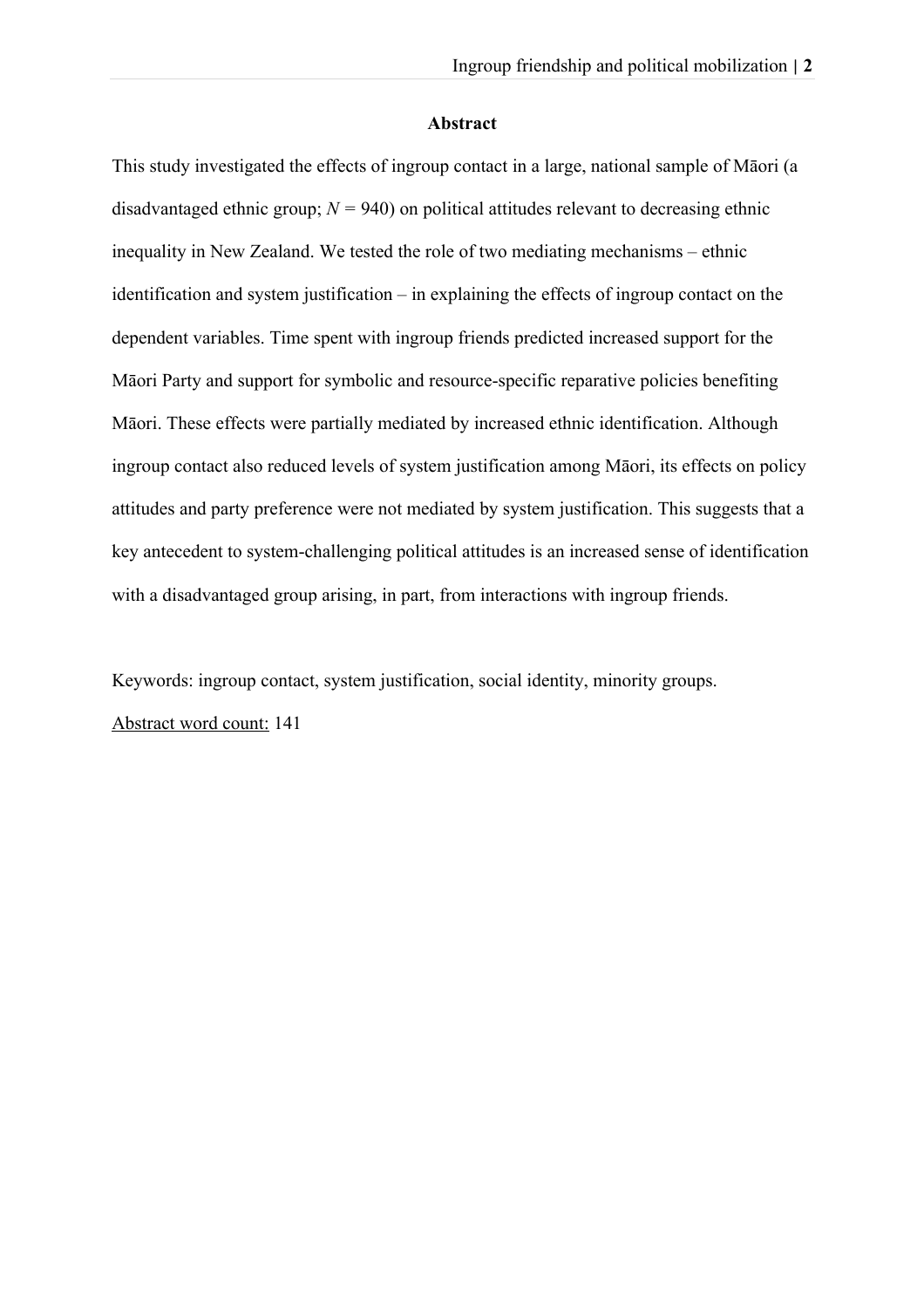#### **Ingroup friendship and political mobilization among the disadvantaged**

In democratic societies, members of disadvantaged ethnic groups are, at least in theory, able to challenge existing inequalities through the political process – by supporting policies aimed at remediating group-based disadvantage and voting for parties that would enact such policies. In these societies, identifying the antecedents of support for reparative policies, and for the parties that promote them, becomes key to understanding how the victims of inequality can push for social change. Research on political mobilization (van Zomeren, Postmes & Spears, 2008) and on the relational nature of political preferences (Hardin, Cheung, Magee, Noel & Yoshimura, 2012) has implicated the role of strong ingroup bonds in determining social-change-related attitudes among the disadvantaged. However, the immediate contextual antecedents of these bonds are less clearly understood. For example, the vast literature on the role of identity processes in motivating collective action usually treats group identification as the conceptual and empirical starting point in the causal chain leading to social change intentions, without much consideration of what might produce a stronger or weaker sense of identification (see Barlow, Sibley & Hornsey 2012, Simon & Klandermans, 2001, and van Zomeren, Leach & Spears, 2010 for important exceptions to this general theoretical orientation).

In the present paper we address this point and extend recent analyses (Sengupta, Barlow & Sibley, 2012**;** Sengupta & Sibley, in press), by proposing that everyday interactions with ingroup friends are a key predictor of political mobilization among the disadvantaged (assessed in terms of reparative policy preferences and political party support). Drawing from research on the Social Identity Model of Collective Action (SIMCA; van Zomeren et al., 2008) and System Justification Theory (SJT; Jost & Banaji, 1994) we also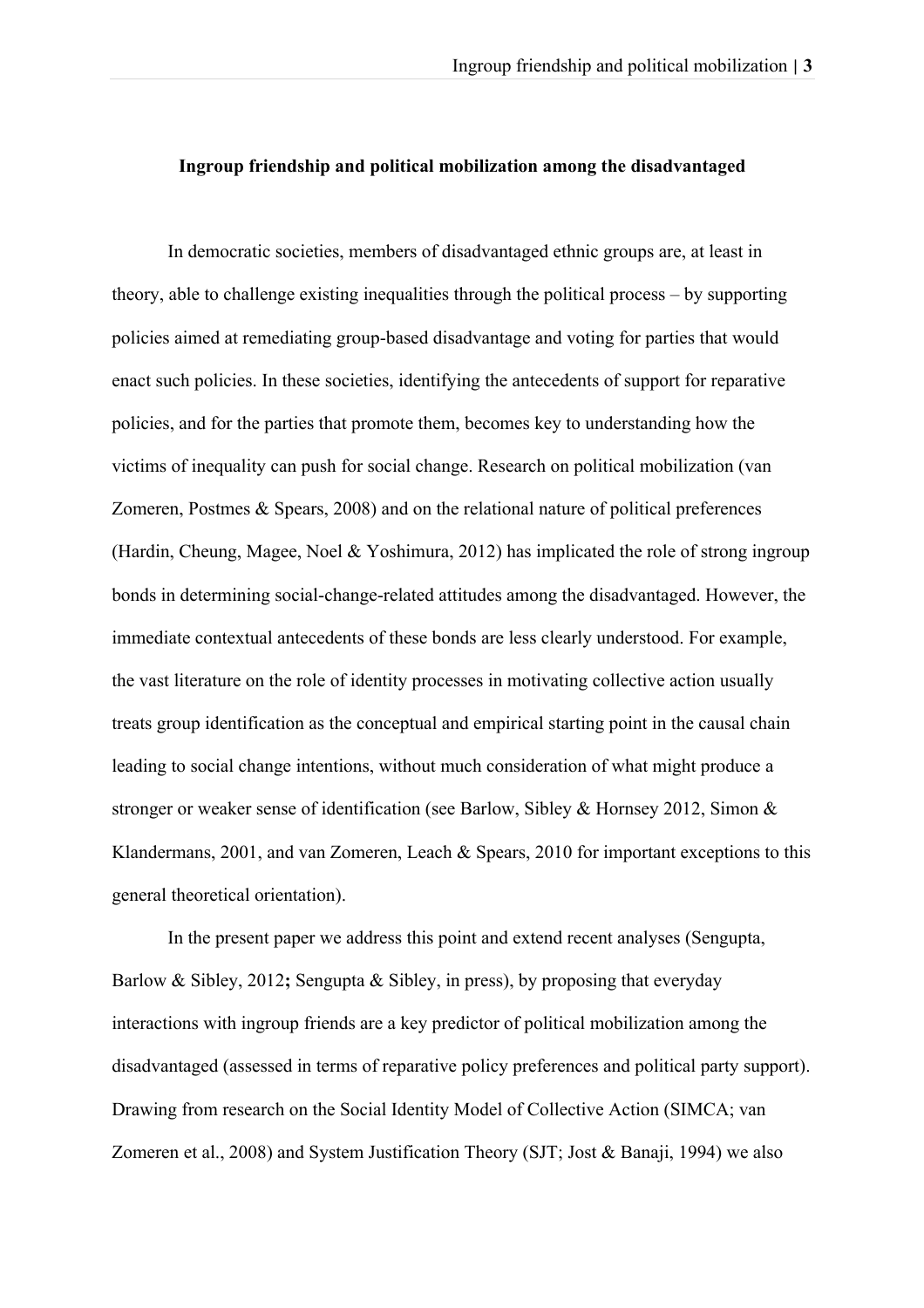investigate the role of two potential mediating mechanisms explaining the hypothesized effects of ingroup contact on political preferences – increased ingroup identification and reduced system justification. Three decades of research leading up to the development of SIMCA has shown that a strong sense of identification with a disadvantaged group is an essential precursor to social change intentions (van Zomeren et al., 2008). We argue that everyday interactions and contact between members of groups will bond them together, increasing the extent to which they identify as a group member. For minority-group members (the focus of the current study), this should result in an increase in system-challenging political attitudes.

In contrast to the social identity account of collective action, *System Justification Theory* (SJT) posits that system-challenging political attitudes among the disadvantaged are determined by the relative salience of two competing motives – a motive to advance one's group interests and a motive to justify the status quo (Jost, Burgess & Mosso, 2001). Victims of systemic disadvantage are most likely to challenge inequality when the salience of groupinterest is high and the salience of the system-justification motive is low (Jost, Banaji & Nosek, 2004). SJT would predict that ingroup contact will increase system-challenging political attitudes to the extent that it *simultaneously* increases ingroup identification and reduces system justification among the disadvantaged (see also Jost, Chaikalis-Petritsis, Arams, Sidanius, Van der Toorn & Bratt, 2012). Again, we argue that from this perspective, ingroup contact should motivate collective action. The more time minority-group members spend with one another, reflecting on shared experiences and realities, the *less* likely they might be to justify a social system that disadvantages them (something that relative isolation from other minority group members might encourage). As such, we suggest that it is possible that ingroup contact will decrease system justification and subsequently motivate support for political policies promoting intergroup equality.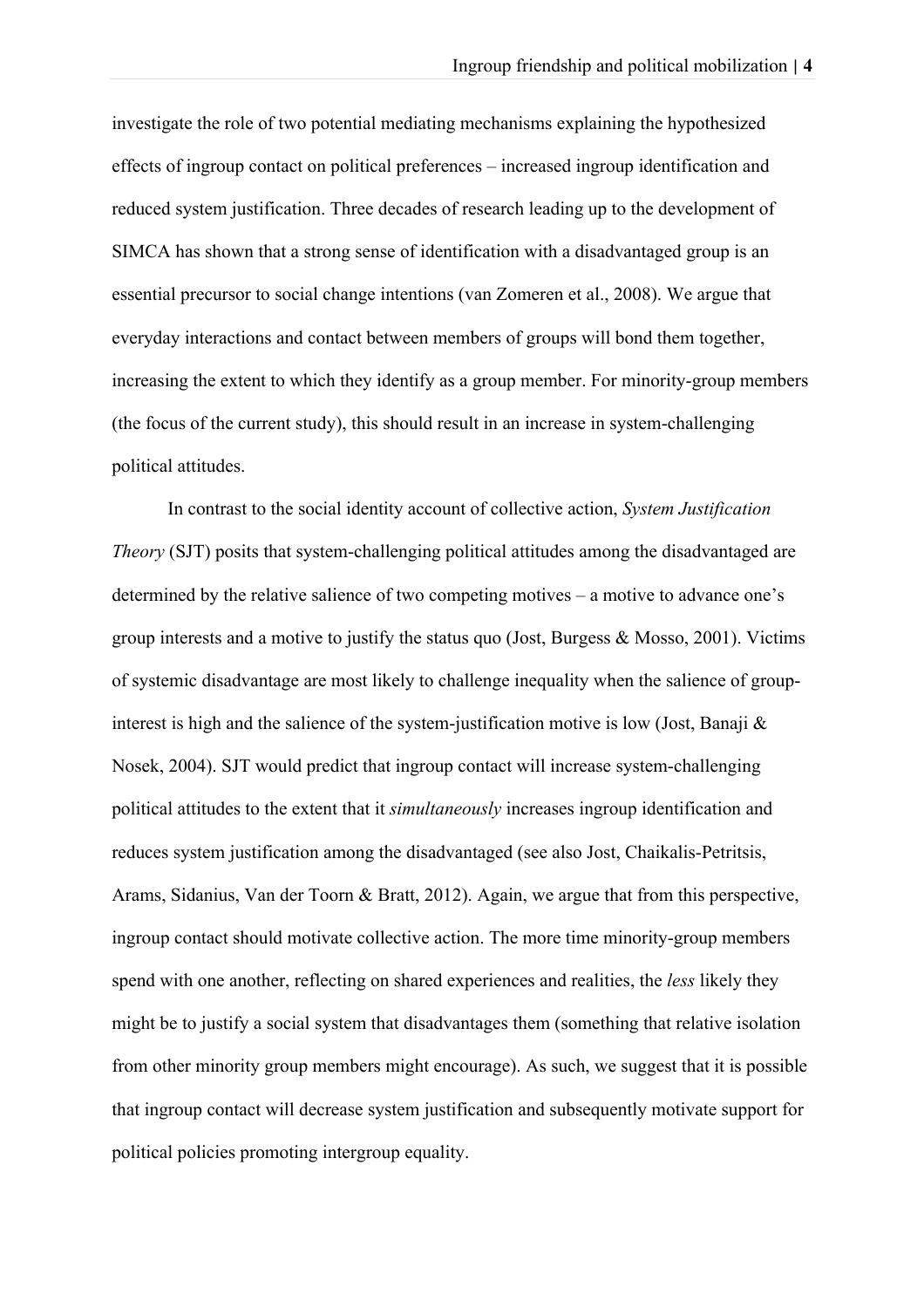We test these predictions in a large, nationally representative sample of Māori, a disadvantaged ethnic minority in New Zealand. In doing so, we seek to contribute to an increased understanding of how one's immediate interpersonal context can influence the socio-political attitudes that shape the distribution of power and resources in democratic societies. Specifically, we aim to shed light on how ingroup friendships might engender increased support for social-change-related political preferences among the disadvantaged. This work extends recent findings indicating that ingroup contact can shift the ideological positions of minority groups towards the recognition of, and opposition to social inequality (Sengupta et al., 2012; Sengupta & Sibley, 2013). Going beyond the narrow set of ideologies included in these prior studies, the present analysis aims to explore the effects of ingroup contact on a wide range of political attitudes, and test two potential mechanisms underlying them: increased identification with the group and reduced support for the social system.

## *The relational nature of political attitudes*

Evidence for the role of ingroup bonds in shaping political attitudes comes from recent work on the relational nature of political ideologies and policy preferences (Hardin et al., 2012). Shared Reality Theory (Hardin & Higgins 1996) proposes that people are motivated to achieve shared understandings of the social world with important others in order to (a) meet their relational need for affiliation and (b) obtain the kind of social validation that allows them to view their environments as stable and predictable. To fulfill this motivation, people automatically "'tune' relationship-relevant attitudes, beliefs, and behaviors toward others in desired or obligatory relationships so as to create and protect those common understandings on which the relationships depend" (Jost, Ledgerwood & Hardin, 2008, p. 173). At the interpersonal level, evidence for this tuning process comes from studies showing that people display characteristics and behaviors consistent with individuals and groups that are psychologically salient (e.g. Cesario, Plaks, & Higgins, 2006), and adjust their self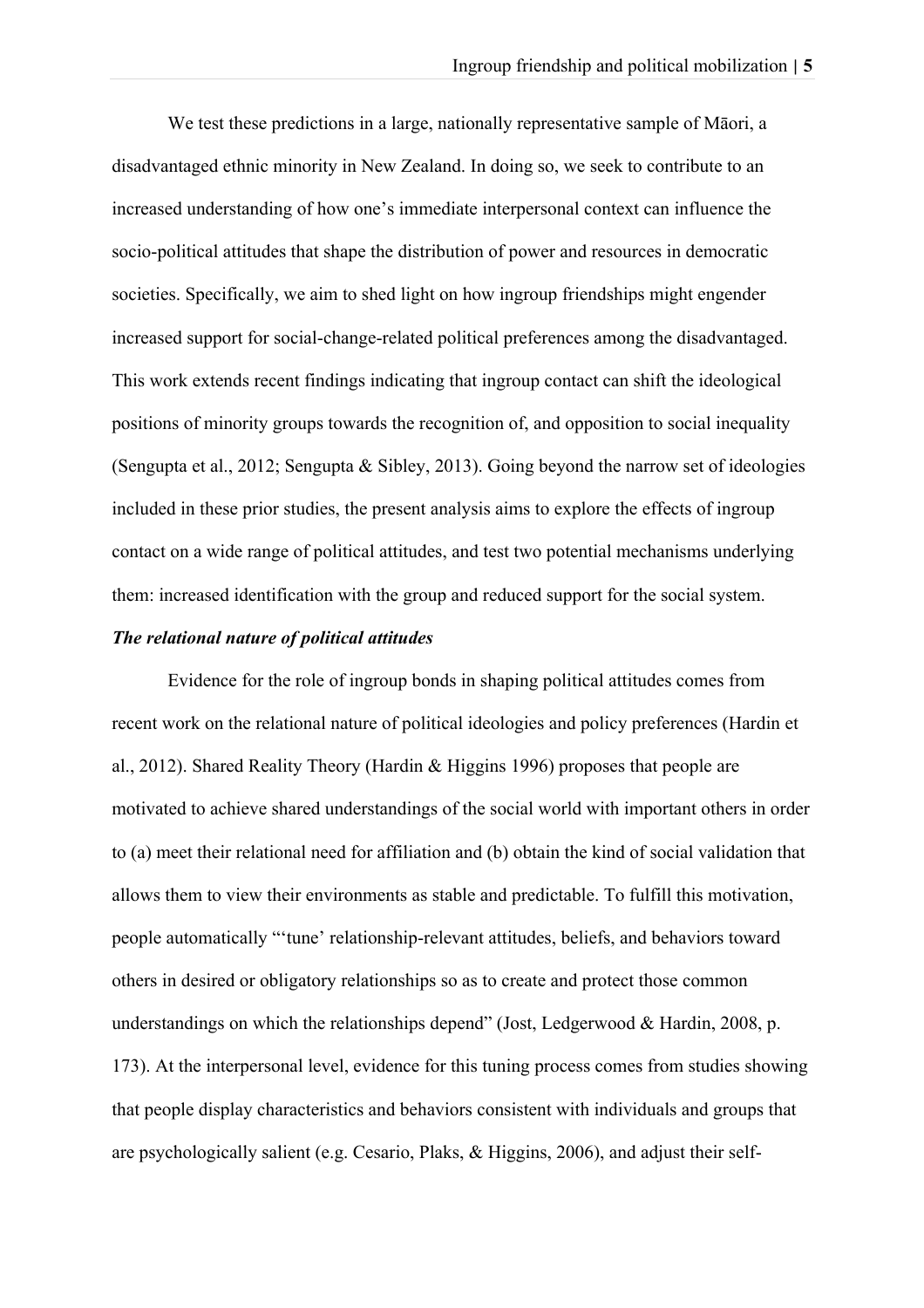evaluations to align themselves with the views of significant others (e.g. Sinclair, Dunn & Lowery, 2005).

Applying this perspective to the political domain, Jost et al., (2008) argued that political ideologies and attitudes are subject to shared reality processes because they too serve a relational function, by providing people a sense of affiliation, and an epistemic function, by helping structure the social world (see also Jost, Federico & Napier, 2009). Thus, to the extent that these attitudes reflect mutual understandings of the political landscape, people should automatically shift their political opinions and orientations towards those of valued individuals and groups.

Consistent with this argument, the vast literature on political socialization has shown that political attitudes and behavior, especially among adolescents and young adults, are strongly influenced by those of their family and friends (see Sears & Levy, 2003 for a review). Further, Jost et al., (2008) demonstrated that this social influence is exerted via a process of "automatic tuning", as proposed by Shared Reality Theory. They found that people unconsciously adjusted their ideological orientations to be more liberal or more conservative depending on whether the relationship with a liberal or conservative parent was primed. This shows that the salience of a significant social relationship can shape political attitudes in a direction that helps maintain the shared understanding required for that relationship.

Beyond family and the immediate peer group, affiliation with broader social categories and groups can also influence political attitudes. For example, Conover and Feldman (1981) found that positive evaluations of conservatives or liberals as social groups partially predicted ideological self-placement along the conservative-liberal ideological dimension. Ledgerwood & Chaiken (2007) showed that people express stronger support for the positions of the political party they are affiliated with, when their party identification is primed. They also found that this attitude alignment was contingent on the degree of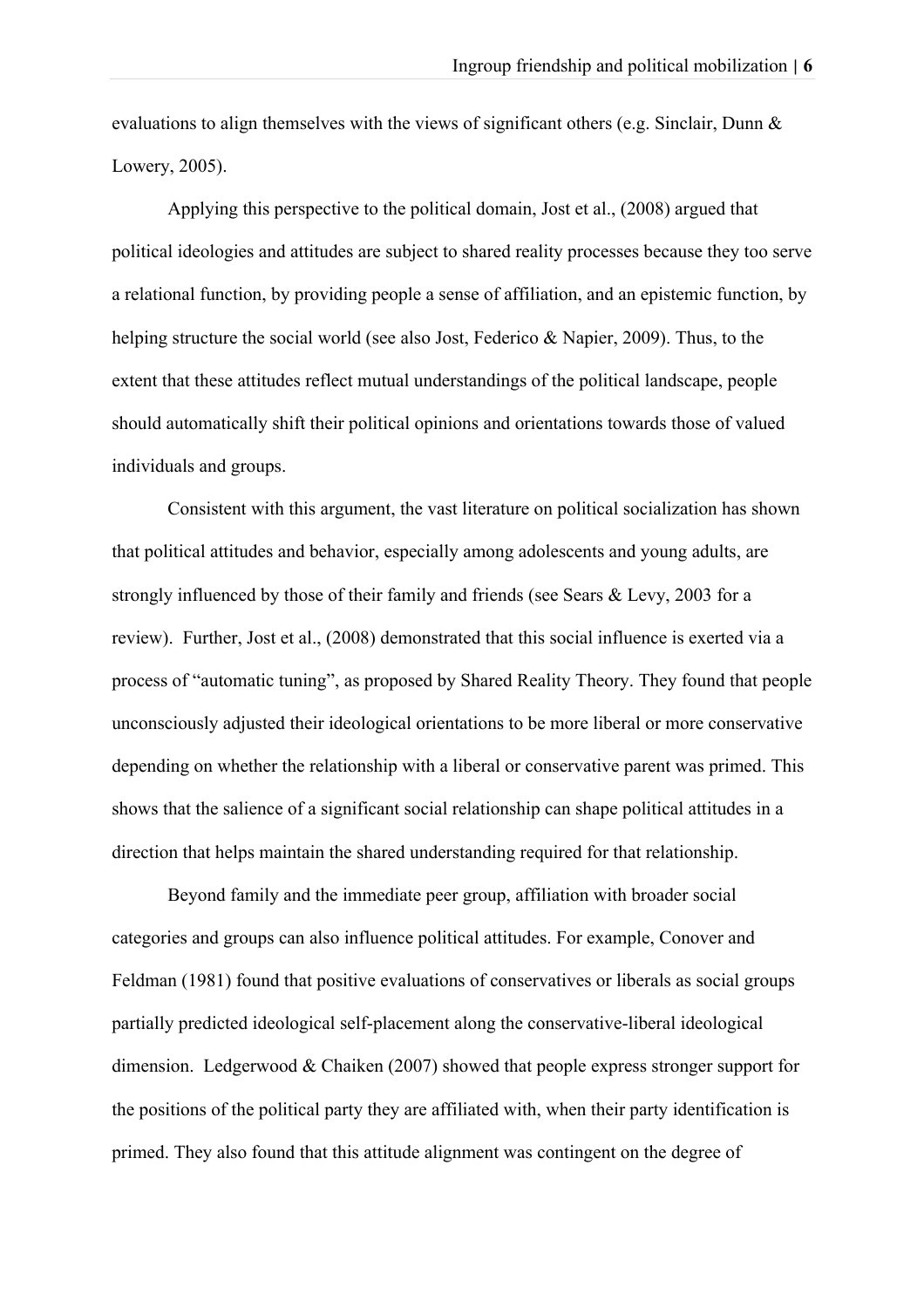perceived closeness felt towards the social group with whom the relative alignment (or lack thereof) was being made, highlighting the importance of identity strength in the alignment process. This is also evident in Sinclair et al.'s (2005) findings that children's racial attitudes correlated with their parents' to the extent that they identified strongly with them.

The power of social identity is further evidenced in Haslam, Oakes, McGarty, Turner, Reynolds and Eggins' (1996) finding that the attitudes of Australians towards Americans and Australians were strongly influenced by the perceived attitudes of other Australians but not those of non-Australians. Cohen (2003) showed that self-identified liberals and conservatives selectively processed policy information to align themselves with their party's perceived position. Presented with either a stringent or liberal welfare policy, they supported whichever one they were told their party endorsed, regardless of the content. Together, these findings suggest that information about the attitudes shared by members of a salient ingroup influences people's political attitudes at the individual level. Further, this influence exerts itself through a mechanism of motivated, biased information processing, contingent on the strength of identification with the relevant ingroup.

So how do people gain and share such information about consensually held attitudes? Part of this process involves the top-down influence of political elites, who construct the content and meaning of a group's identity through rhetoric, in the service of various political goals (Reicher, Haslam, & Hopkins, 2005). These constructions prescribe norms for attitudes and behaviors that are considered consistent with the group's identity (e.g. Reicher, Haslam & Rath, 2008; Reicher, Cassidy, Wolpert, Hopkins, & Levine, 2006). A contrasting route to arriving at a shared understanding of normative attitudes is through a bottom-up process of social interaction with other group members (Postmes, Haslam, and Swaab 2005). It is this process that is of central relevance to the present analysis of the impact of ingroup friendships on the political attitudes of the disadvantaged.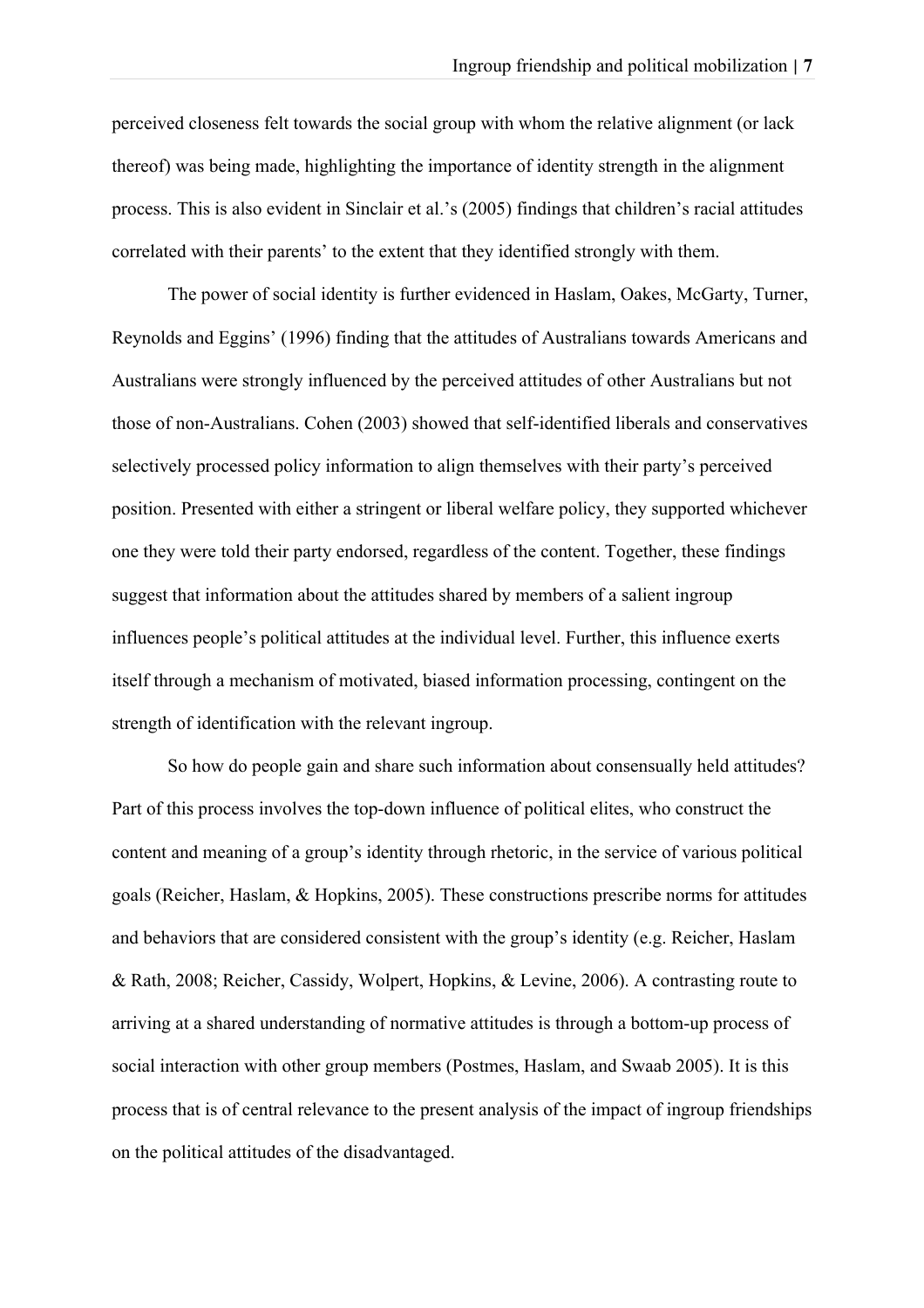Research on interactions in small groups has shown that communication between group members in the context of a shared social identity can result in consensually shared attitudes about the ingroup and outgroups, and generate norms for intergroup behavior (e.g. Haslam et al., 1998; Stott & Drury, 2004; Thomas & McGarty, 2009). For example, Haslam and colleagues showed that intragroup discussion increased consensus regarding stereotypes applied both to one's own group and various outgroups **(**Haslam, Oakes, Reynolds, & Turner, 1999). Moreover, these discussions led not only to alignment of attitudes, but to greater polarization in a direction consistent with perceived group norms. This polarization was all the more pronounced when ingroup identity was made salient. Indeed, in their review of the literature on intragroup discussions, Postmes et al. (2005) concluded that "the capacity for cognition to be shared is only realized to the extent that a shared social identity is salient" (p. 14) and that "identity-related forms of social influence are strongly implicated in the formation of shared perceptions of reality" (p. 19).

Crucial to the present analysis, it has been found that intragroup communication predicts not just attitude alignment, but increased consensus about engaging in collective action to further one's group interests in the face of inequality. For example, Stott & Drury (2004) found that after within-group discussion, low-status group members who were placed in a context of injustice (impermeable group boundaries), consensualized around positive views of the ingroup and showed a preference for collective behavioral strategies over individual-level strategies to remediate the inequality. This suggests that communication helps build a shared notion of ingroup identity and also galvanizes action in service of that identity. This is consistent with our prediction that ingroup contact among the disadvantaged will increase the strength of ingroup identification and consequently increase political mobilization.

#### *The New Zealand context*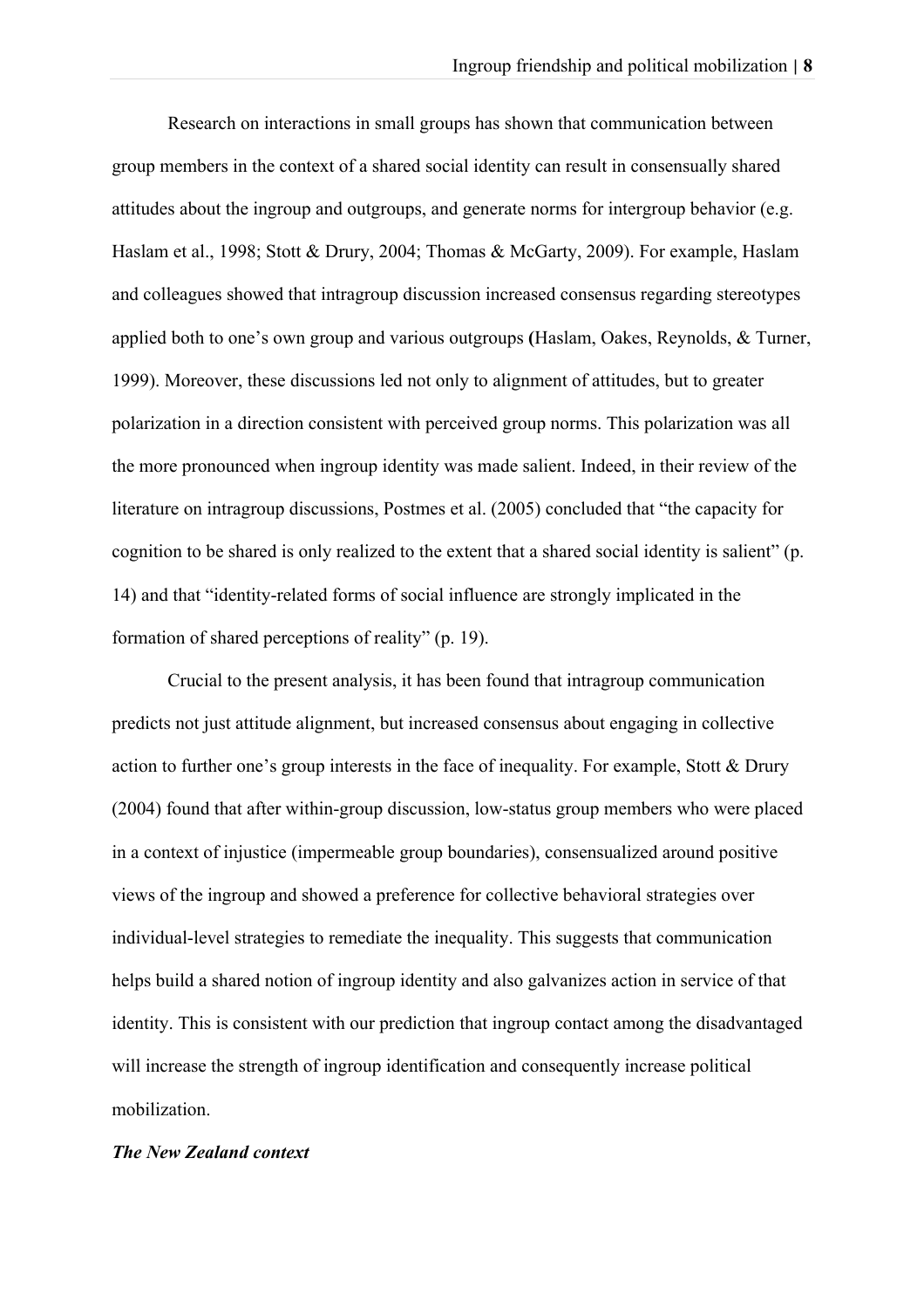As alluded to in the analysis above, contact with ingroup members should shift individuals' attitudes in a direction that enables alignment with the perceived norms for the group. In line with social categorization theory, this suggests that the nature of social influence will be determined by the *content* of the relevant ingroup identity (Turner, Hogg, Oakes, Reicher & Wetherell, 1987). We must therefore consider the context in which the ethnic identity under investigation in this study developed. Here, we analyse contact and attitudes among Māori the largest ethnic minority group in New Zealand. Māori were the first humans to settle in New Zealand, and like other indigenous peoples, their culture was put under tremendous pressure with the arrival of large numbers of European settler-colonists in the 19th century (primarily from Great Britain; King, 2007).

A landmark event that makes New Zealand unique in the imperial context was the signing of a treaty between the British Crown and the Māori chiefs in 1840. In what is widely considered the most important moment in New Zealand history, the Treaty of Waitangi established British sovereignty over the country and granted Māori the rights of citizenship and ownership of tribal lands (King, 2007). However, disagreements over translation and interpretation of the Treaty led to ongoing conflict between Māori and Europeans. Moreover, the Crown disregarded and violated the principles of the Treaty for decades, forcefully appropriating Māori land and resources, usurping Māori rights and promoting cultural assimilation (Belich, 1986).

This historical injustice has had a lasting impact on the socioeconomic and political landscape of New Zealand. Māori still suffer considerable disadvantage relative to European New Zealanders in several domains including income, employment, incarceration rates, morbidity/mortality and wellbeing (The Social Report, 2010). For example, the youth unemployment among Māori in 2010 was 26%, while among Europeans it was 14%. Further, Ajwani, Blakely, Robson, Tobias and Bonne (2003**)** showed that while the overall mortality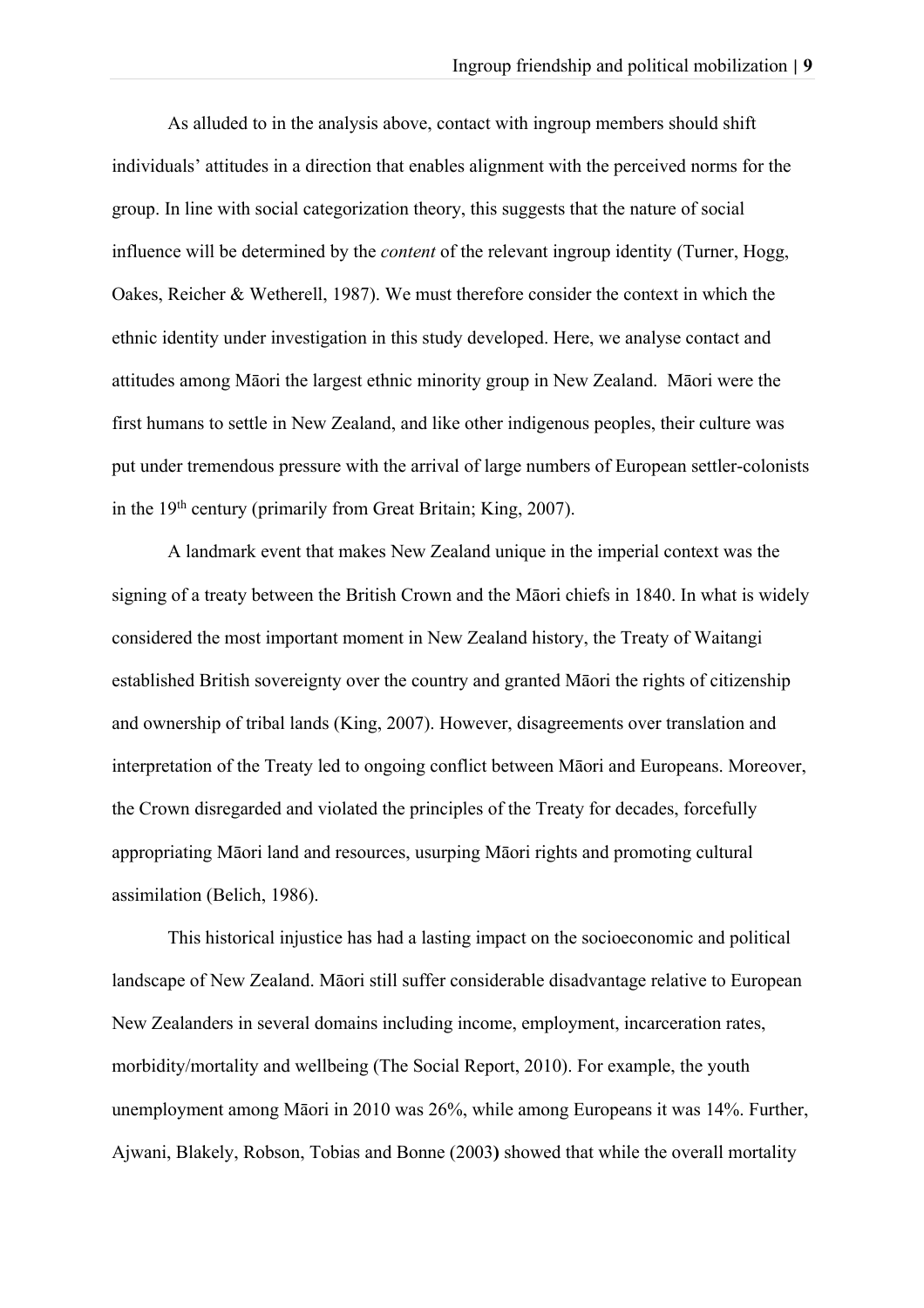rate in New Zealand had fallen in the two decades between 1980 and 1999, the gap between Māori and Europeans had increased. Given this context, compensation for historic violations of The Treaty and remediation of contemporary socioeconomic inequality are the defining issues of intergroup politics in New Zealand.

Research on the content of Māori identity has suggested that these political issues lie at the heart of what it means to be Māori (Vaughan 1978). Houkamau and Sibley's (2010) Multidimentional Model of Māori Identity and Cultural Engagement (MMM-ICE) revealed that, along with dimensions such as spirituality and cultural efficacy, a "socio-political consciousness" factor also emerged. This dimension indexed the perceived relevance of historical injustice to contemporary Māori, and the willingness to engage in political action to advance Māori interests. Houkamau and Sibley (2010) emphasized the importance of this dimension of Maori identity, and showed that it was the most strongly linked to ethnic identity centrality (more so than the links between ethnic identity centrality and either spirituality or cultural efficacy). In a similar vein, Sibley (2010) showed that Māori are strongly opposed to the ideology of Historical Negation, which functions to deny the relevance of historical injustice to contemporary issues of resource distribution in society. Together, these findings suggest that the content of Māori identity is particularly politicized.

Based on the analyses in the preceding section, we expect that interactions between Māori friends will further strengthen consensus around this highly political conception of Māori identity. This normative alignment should then predict increased political mobilization. In other words, the shared reality processes engaged during contact should shift Māori political attitudes in a direction consistent with their general preference for the recognition and remediation of entrenched inequality. This prediction is further supported by research showing that it is specifically when an identity gets politicized in this manner, that collective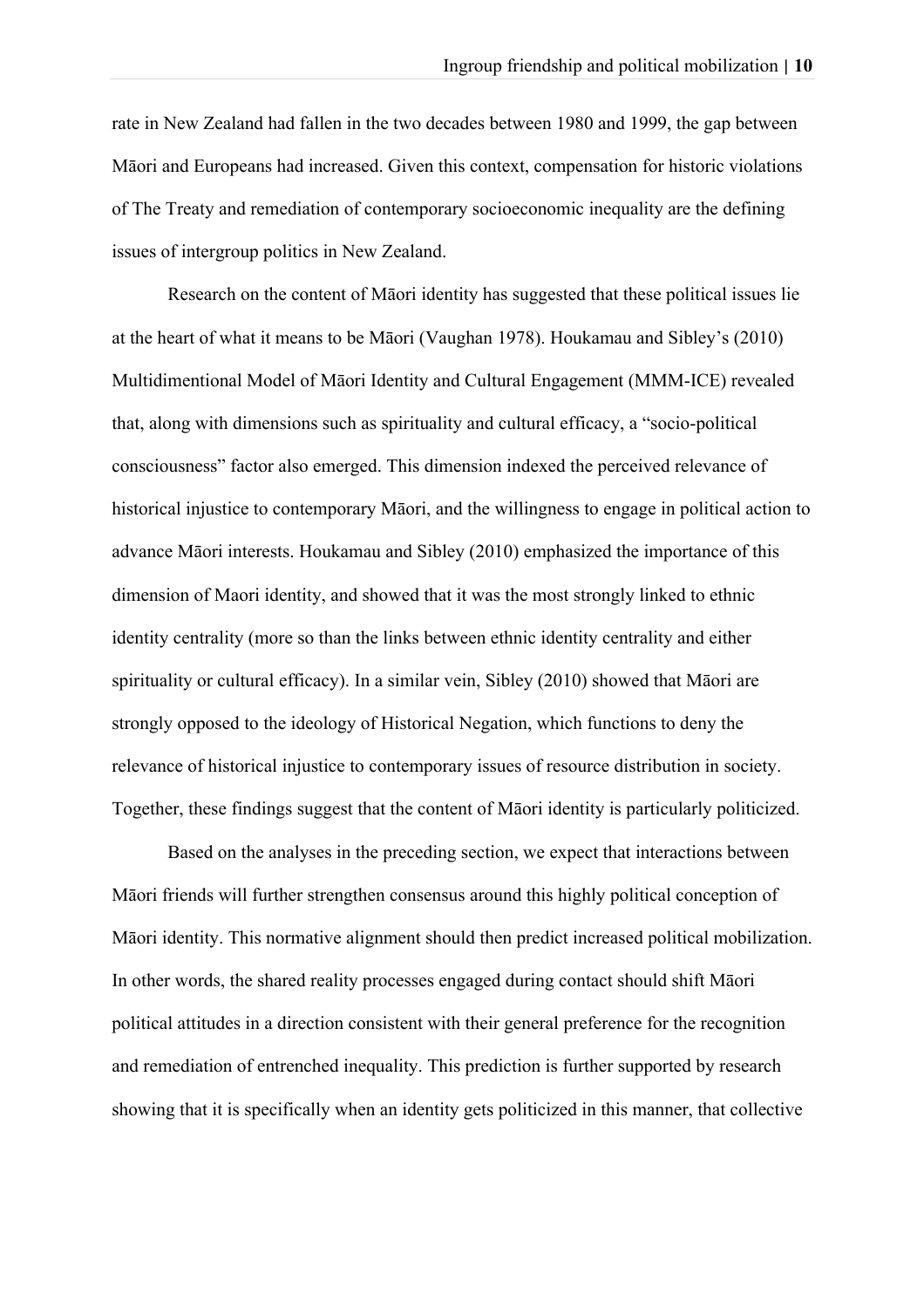action intentions are the strongest (Simon & Klandermans, 2001; Stürmer & Simon, 2004; Thomas & McGarty, 2009).

#### *System Justification Theory*

The arguments presented thus far, are consistent with the Social Identity Model of Collective Action (SIMCA; van Zomeren et al., 2008). This model proposes that the most important antecedent to political mobilization is a strong sense of identification with a disadvantaged social group. Social identification increases people's awareness of the inequality faced by their group and enables relatively powerless individuals to feel like they have the collective ability to resist this inequality (see also Drury & Reicher, 2005). Accordingly, van Zomeren et al.'s (2008) meta-analysis found that social identity predicted collective action directly and indirectly through its effects on perceived inequality and perceived efficacy. Applied to the present analysis, SIMCA would predict that political mobilization among Māori would arise from contact among Māori, to the extent that contact increases their ethnic identification.

However, an assumption underlying SIMCA and the theoretical traditions from which it is drawn, is that advantaged and disadvantaged group members generally have different orientations towards the status quo. Advantaged group members, who benefit from the status quo, are generally assumed to be motivated to preserve it, while the disadvantaged, are seen as generally driven to oppose the status quo in order to advance their group's position. On the other hand, System Justification Theory proposes that in addition to their divergent groupbased motives, the advantaged and the disadvantaged share a common motivation to legitimize and bolster the systems under which they live (Jost & Banaji, 1994). More than a decade of research on SJT has provided considerable evidence for the existence of this general system-justification motive in both advantaged and disadvantaged groups (see Jost, et al., 2004 for a review).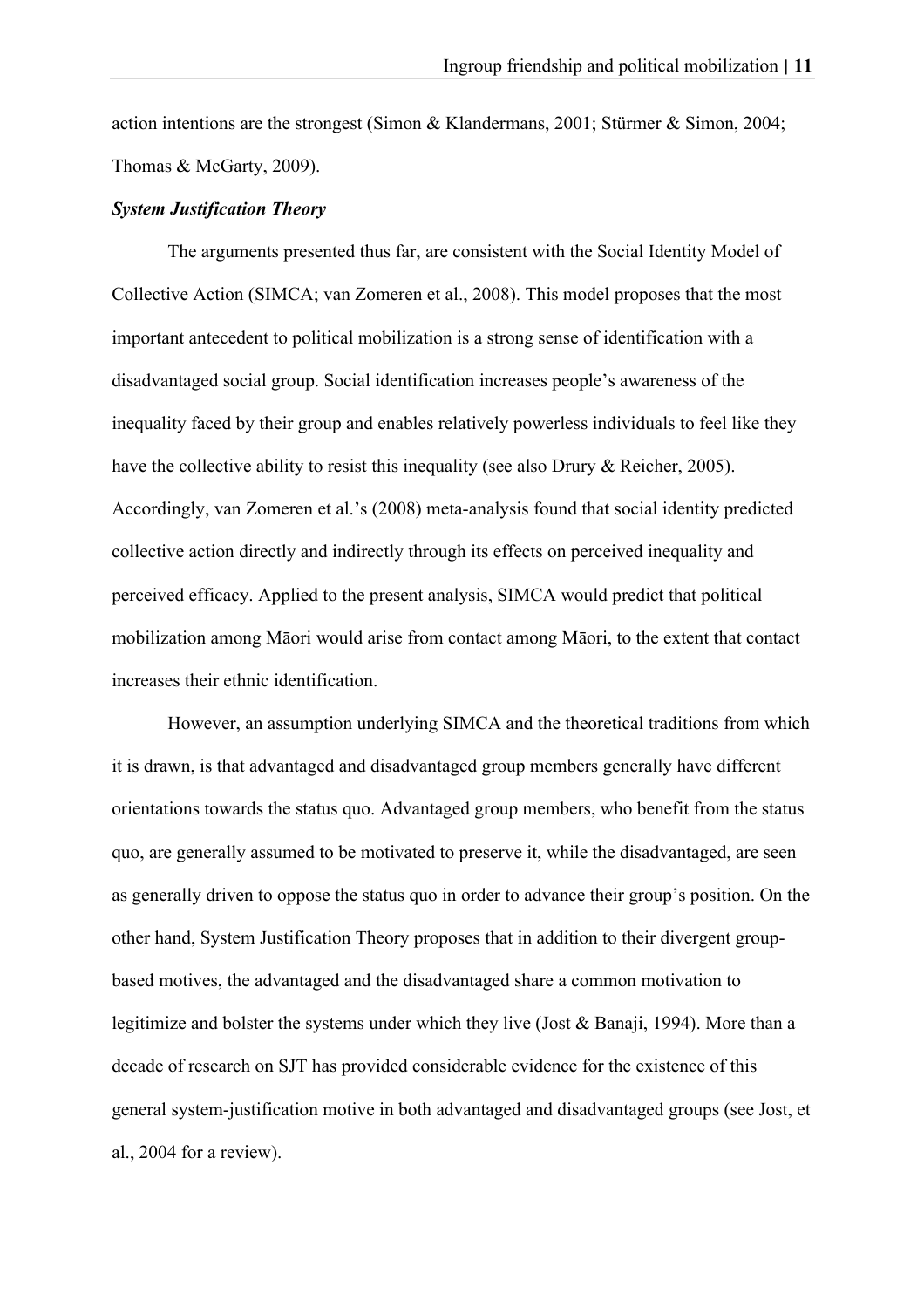The group interests of the advantaged align with their motive to preserve the status quo that, by definition, benefits their group. However, for the disadvantaged their motive to enhance group interest conflicts with their motive to justify the very system that disadvantages them (Jost, Burgess & Mosso, 2001). SJT thus proposes that the key to determining when the disadvantaged will and will not challenge the status quo lies in understanding how the conflict between the group and system motives is resolved (Jost et al., 2004). When the salience of group-interest is low, the disadvantaged might justify the system strongly, sometimes even more so than the advantaged (e.g. Jost, Pelham, Sheldon & Sullivan, 2003). Conversely, it can be expected that system-challenge is most likely to occur when the salience of the group-interest is high and the system-justification motive is low. This is supported by recent evidence that being asked to think about ways the system could be challenged (i.e. a system-rejection prime), increases intentions to engage in collective protest, mediated by a concurrent increase in ingroup identification and a decrease in system justification (Jost et al., 2012)

From the perspective of SJT then, ingroup contact among Māori can be expected to increase political mobilization to the extent that it simultaneously increases ethnic identification and reduces system justification. Preliminary evidence that ingroup contact might, in fact, serve to diminish the system-justification motive comes from recent studies showing that contact between Māori decreases their subscription to various system-justifying ideologies. For example, Sengupta, Barlow and Sibley (2012) found that ingroup contact decreased support among Māori for an ideology that excludes Māori culture from representations of New Zealand identity (Symbolic Exclusion; Sibley, 2010). Sengupta and Sibley (2013) found that the more time Māori spend with ingroup friends, the less likely they are to subscribe to the ideology of Meritocracy, which downplays the relevance of groupbased inequality.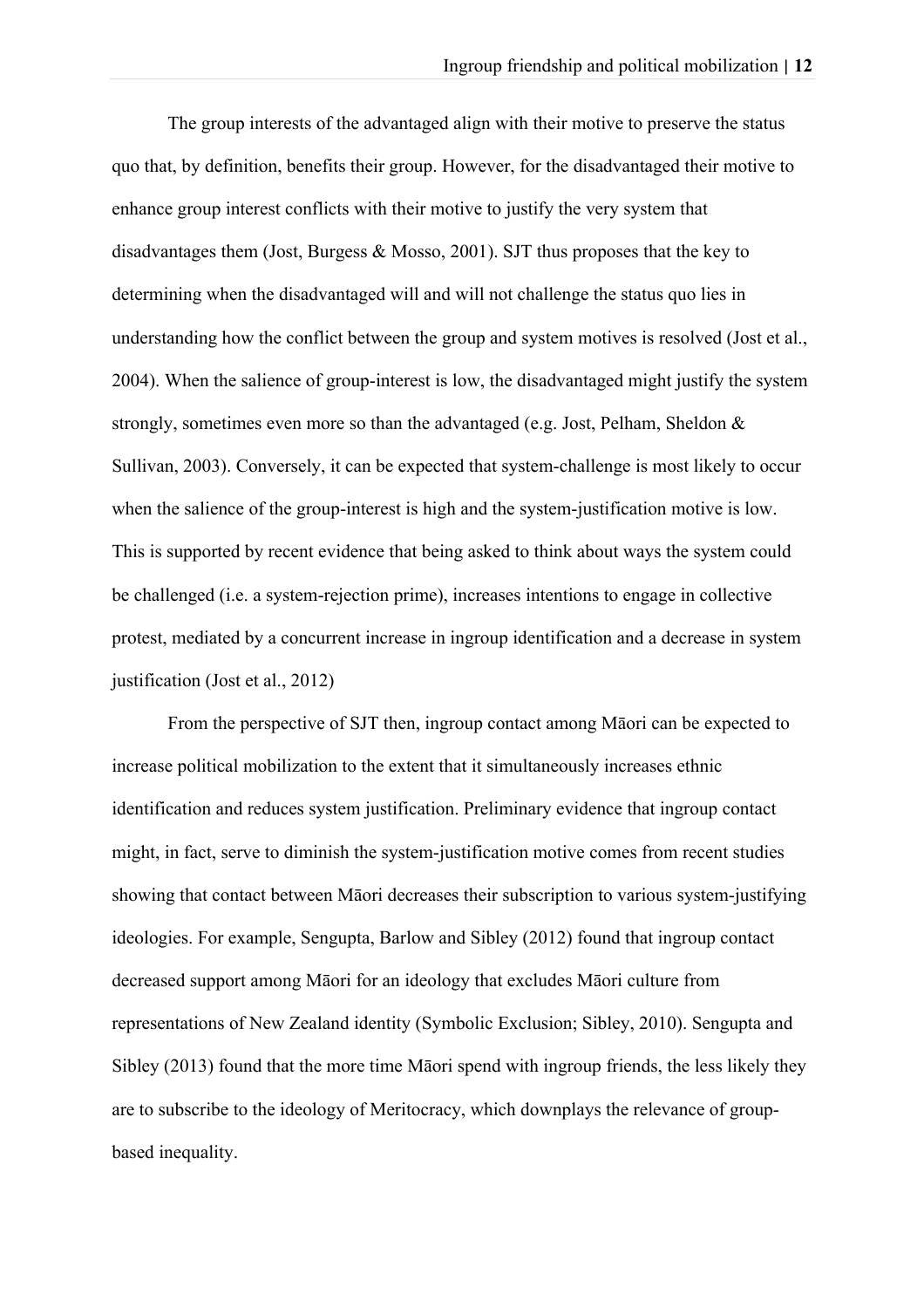#### *Present study and hypotheses*

Here we test a model in which contact with ingroup friends predicts political mobilization, in a large nationally representative sample of disadvantaged-group members (Māori,  $N = 940$ ). We operationalize political mobilization in terms of three variables: (a) support for symbolic reparative policies (e.g. increasing the profile of Māori culture in New Zealand), (b) support for resource-specific policies (e.g. Māori ownership of tribal lands) and (c) support for the Māori party.

Based on research on the relational nature of political attitudes, we predict that ingroup contact will increase political mobilization among Māori. Drawing from the evidence in support of SIMCA, we predict that this effect will be mediated by increased ethnic identification. Finally, drawing from the SJT perspective, we predict that the effect of ingroup contact on political mobilization will also be mediated by a decrease in system-justification beliefs among Māori. We tested these predictions by estimating a Structural Equation Model that statistically adjusted for hours of contact with outgroup friends, along with a range of demographic covariates including age, gender, objective neighbourhood-level deprivation, education and political orientation.

## **Method**

#### *Sampling Procedure*

This study analyzed data from the 2009 New Zealand Attitudes and Values Study (NZAVS-2009). The NZAVS-2009 questionnaire was posted to 40,500 participants from the 2009 New Zealand electoral roll. Roughly 1.36% of all people registered to vote in New Zealand were contacted and invited to participate. The overall estimated response rate (adjusting for address accuracy of the electoral roll and including anonymous responses) was 16.6%.

#### *Participant Details*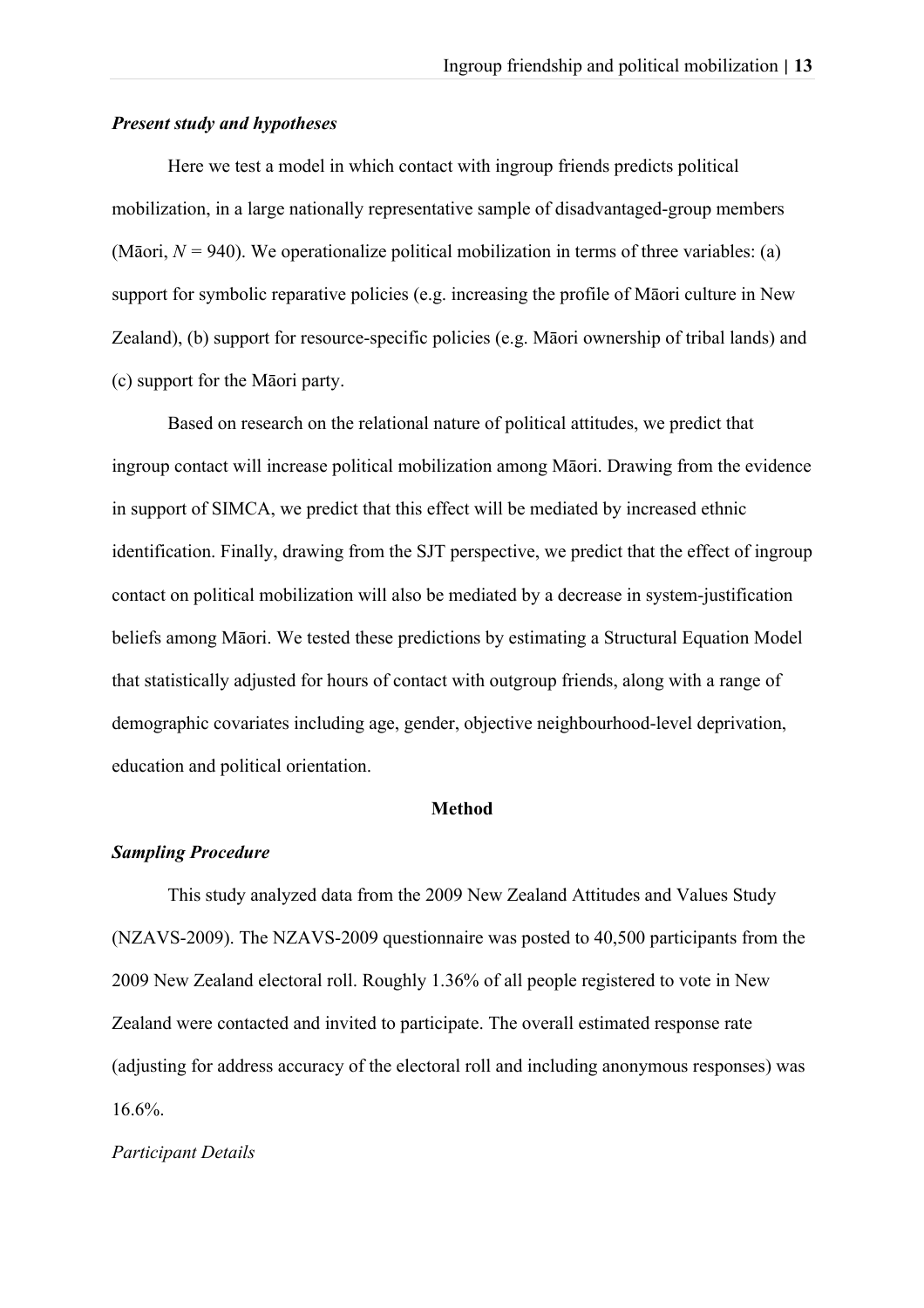The NZAVS-2009 contained responses from 6,518 participants. We limited our analysis to 940 participants (575 women, 365 men) who identified as Māori and completed the relevant items. The mean age of the participants in this sample was  $44.12$  (SD = 13.43). In terms of other demographic factors,  $98.5\%$  (n = 926) of the sample was born in New Zealand, and  $45.2\%$  (n = 425) identified as religious. Most participants had at least one child, 78.6% (n = 739), and 67% (n = 630) were in a romantic relationship. The majority of participants were in some form of paid employment,  $76\%$  (n = 714). In terms of education, 33.2% did not report their highest level of education or said they had no education ( $n = 312$ ), 31.5% reported at least some high school ( $n = 296$ ), 14.3% reported having studied towards a diploma or certificate (n = 134), 16.5% reported having studied at undergraduate level (n = 155) and 4.6% reported having pursued post-graduate study ( $n = 43$ ).

Participants provided their postal address, and we used this information to identify the level of economic deprivation of the immediate area in which each participant resided. The New Zealand deprivation index allocates a deprivation score to each meshblock based on a principal components analysis of nine variables using census data. These are (in weighted order): proportion of adults receiving a means-tested Government supplied benefit, household income, proportion not owning own home, proportion of single-parent families, proportion unemployed, proportion lacking qualifications, proportion living with household crowding, proportion with no telephone access, and proportion with no car access. The index thus reflects the average level of deprivation of different small neighbourhoods or community areas across the country (Salmond, Crampton & Atkinson, 2007). We used the percentile deprivation index, which gives an ordinal score from 1 (most affluent) to 10 (most deprived) for each mesh block area unit based on 2006 census data. The mean score on this measure of deprivation in our sample was  $6.23$  (SD = 2.92).

#### *Questionnaire Measures*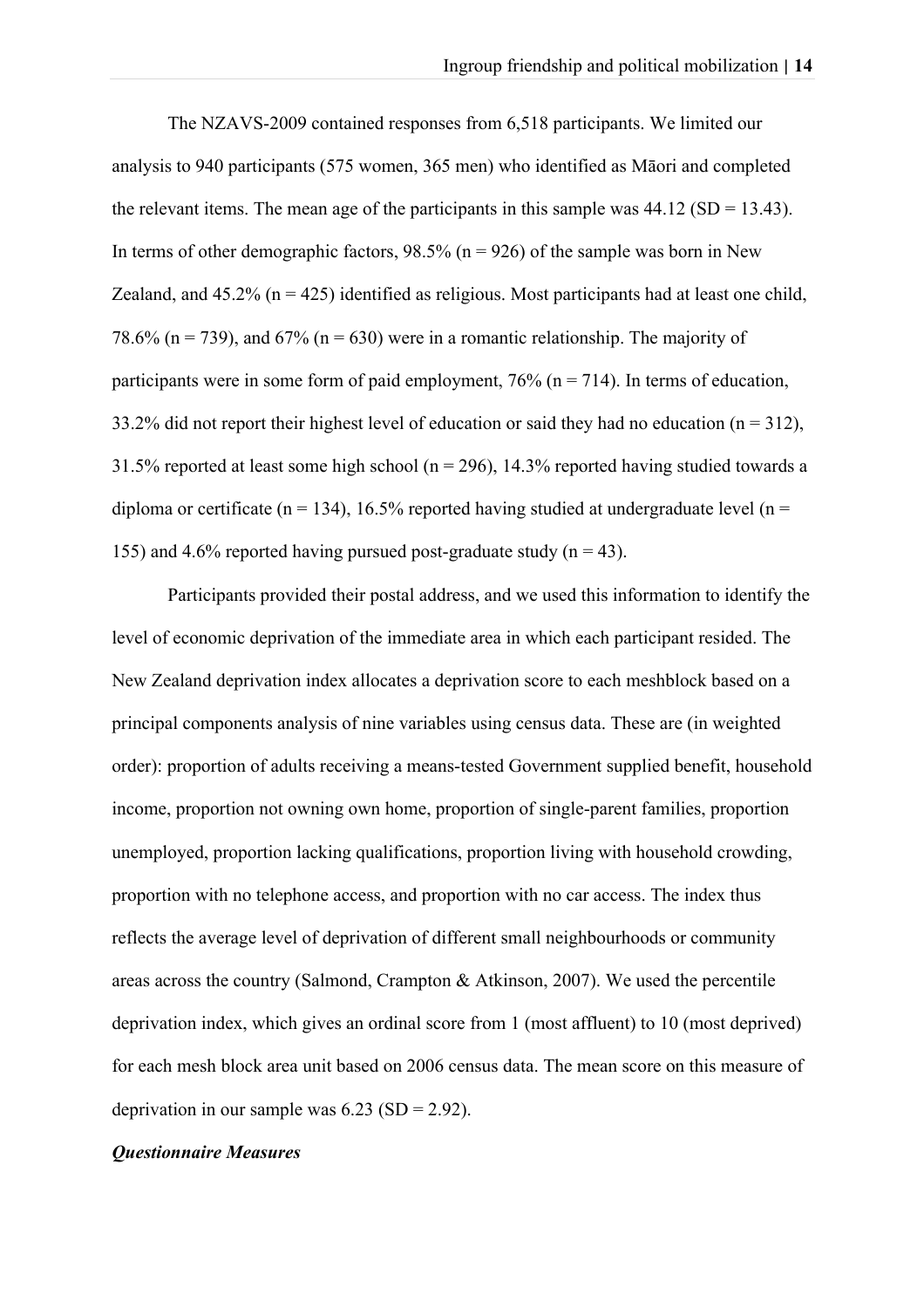Contact was measured using the following item: "Roughly how many hours (if any) have you spent with friends from each of the following groups in the last week?" Participants entered an open-ended response to the question for each of five ethnic groups: Americans, NZ Europeans, Māori, Asians, and Pacific Islanders. For this analysis, ingroup contact was operationalized as hours spent with Māori friends, and outgroup contact, as hours spent with friends from all other ethnic groups.

Ethnic Identification was assessed using a three items scale Leach et al. (2008) rated on a scale from 1 (strongly disagree) to 7 (strongly agree): "I often think about the fact that I am a member of my ethnic group."; "The fact that I am a member of my ethnic group is an important part of my identity."; "Being a member of my ethnic group is an important part of how I see myself."

Two items from the scale developed by Kay and Jost (2003) were used to assess System Justification: "In general, the New Zealand political system operates as it should", and "In general, I find New Zealand society to be fair." Items were rated from 1 (strongly disagree) to 7 (strongly agree).

Support for Resource-Specific Policies was measured using four items, rated on a scale from 1 (strongly opposed) to 7 (strongly support): "Māori ownership of the seabed and foreshore"; "Reserving places for Māori students to study medicine."; "Rates exemptions on Māori land."; and "Crown (government) ownership of the seabed and foreshore."

Support for Symbolic Policies was also measured using four items, rated on a scale from 1 (strongly oppose) to 7 (strongly support): "Performance of the *Haka* at international sports events."; "Waitangi Day as a national celebration of biculturalism."; "Teaching Māori language in New Zealand primary schools."; "Singing the national anthem in Māori and English."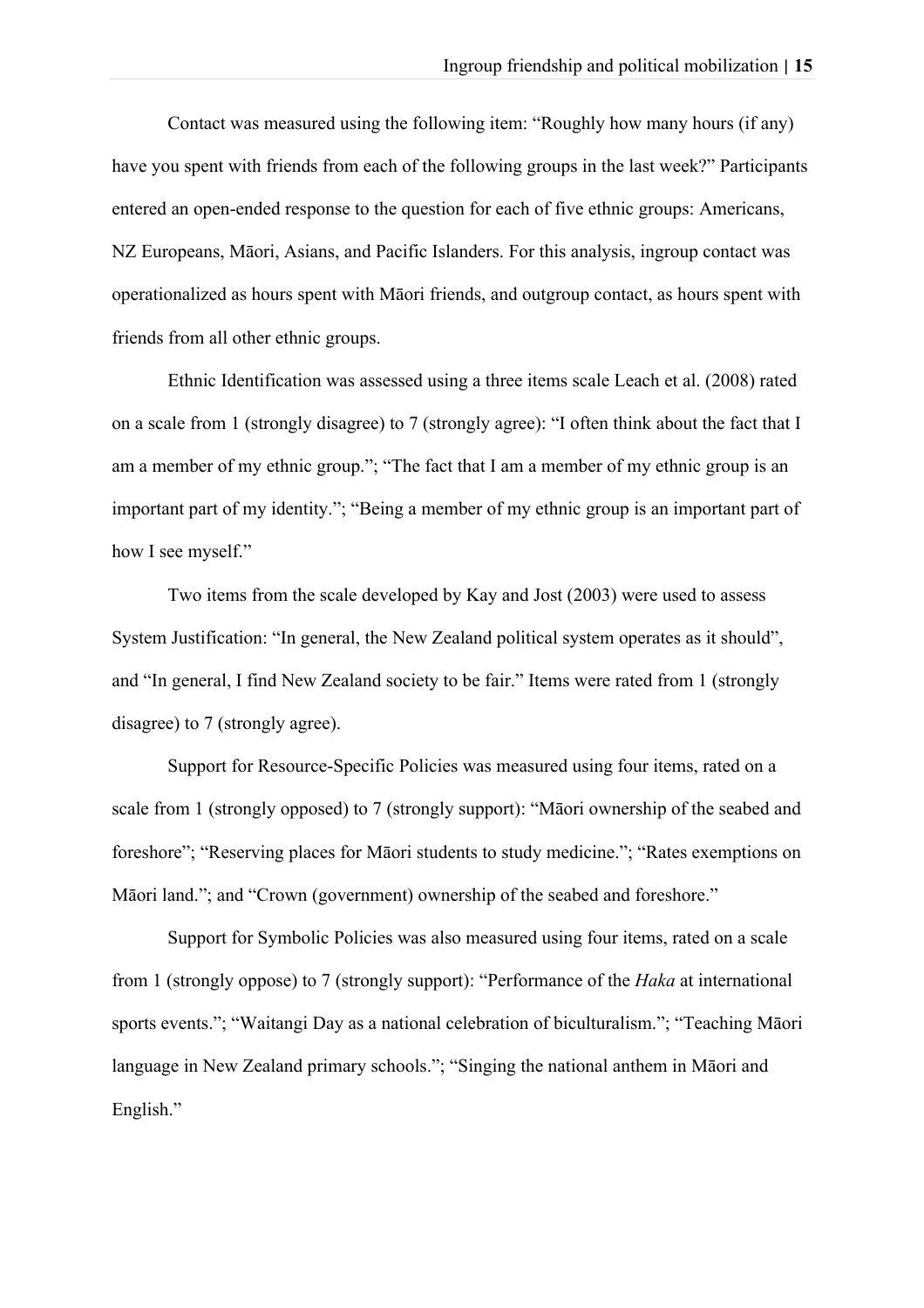Support for the Māori Party was measured as a single item a scale from 1 (strongly oppose) to 7 (strongly support).

Finally, a range of demographic variables was included in the model. These were: political orientation (measured as self-ratings on a scale from very liberal, 1, to very conservative, 7), gender (coded as 0 female, 1 male), age, the NZDep 2006 index measure of neighborhood deprivation (proxy for socioeconomic status; see Salmond, et al., 2007), immigration status (0 born overseas, 1 born in NZ), religious status (0 not religious, 1 identifies with a religious denomination), parental status (0 no children, 1 at least one child), relationship status (0 single, 1 in a romantic relationship), employment status (0 unemployed, 1 employed), and education (highest level of education reported ranging from -2 to 2).

#### **Results**

Descriptive statistics and bivariate correlations between all of the variables used in the analyses including mean calculated composite variables are presented in Table 1.Within the main Structural Equation Model tested Ethnic Identification, System Justification, and Resource and Symbolic Policy Attitudes were estimated as latent variables. This factorial solution provided a reasonable fit to the data:  $\chi^2(59) = 253.982$ , standardized Root Mean Square Residual (sRMR) = .037, Root Mean Square Error of Approximation (RMSEA) = .055.

## *Model estimation*

Our model tested the extent to which ethnic identity centrality and system justification beliefs jointly mediated the effect of hours of contact with ingroup friends on outcomes relating to Māori political mobilization.

Contact was indexed using self-reported hours spent with friends from the ingroup and all outgroups in the previous week, scored in 10-hour units. This contact measure was designed to indicate average (latent) hours of contact overall. As such, a value of 0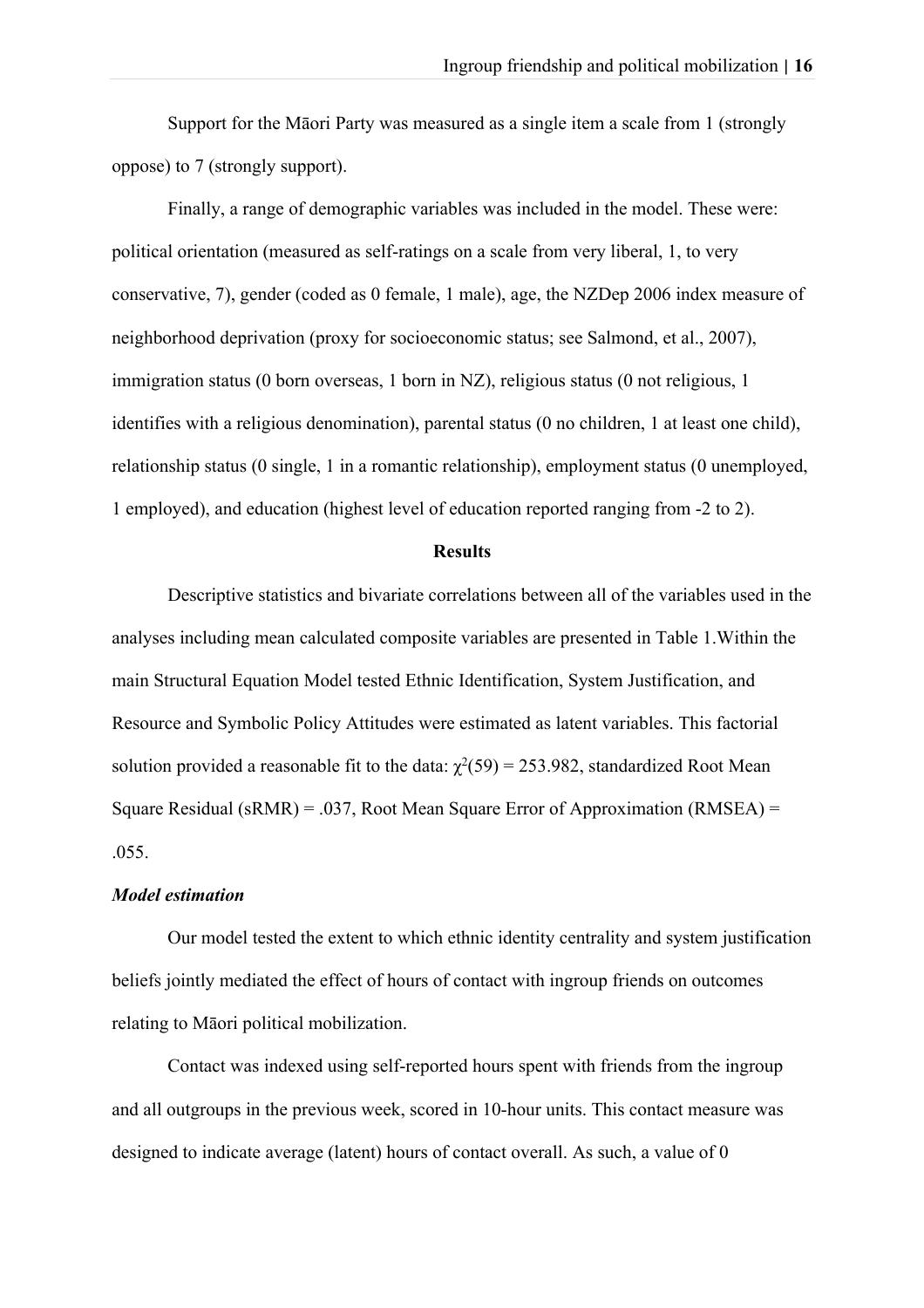represented a threshold below which scores were unreported (as sampled from the last week), rather than an absolute minimum. This is an important technical point because a value of zero may simply reflect zero hours in the last week, rather an absolute value of zero over a longer time frame in our latent variable (consider if hours per week were multiplied by 4 to estimate average hours per month). A score of 0 would still be 0 if modeled in absolute terms, which is potentially incorrect. A score of 0 thus represents a censor point or threshold which the manifest indicator does not go below, but which the latent variable it represents may extend beyond). To address this, we estimated both ingroup and outgroup contact as censored variables (also known as Tobit estimation), with censoring below zero. This is a common approach in econometrics, where an observed indicator may reflect only part of the distribution of the underlying latent variable, as is the case with our measure of contact in terms of hours (see Wooldridge, 2006, p. 595-622 for a review).

To provide a conservative test the hypothesized mediation, the structural equation model is tested as fully-saturated, that is, without constraining estimated parameters. As such the model tested the proposed mediational structure while adjusting for all possible paths between the variables of interest. We modeled multi-item scales as latent variables, as per a standard SEM. Self-reported hours of ingroup and outgroup contact were modelled as censored variables. Our tests of mediation therefore assessed the indirect effect of a censored variable on both latent and manifest outcomes, mediated by other latent variables. This required Monte-Carlo integration using Maximum Likelihood with Robust estimation of standard errors (MLR). Note that standard estimates of model fit are not available using this estimation procedure. However, a Confirmatory Factor Analysis assessing the multi-item latent variable components of the model (ethnic identity, system justification, resource and symbolic policy support) indicated that the measurement model provided a good fit.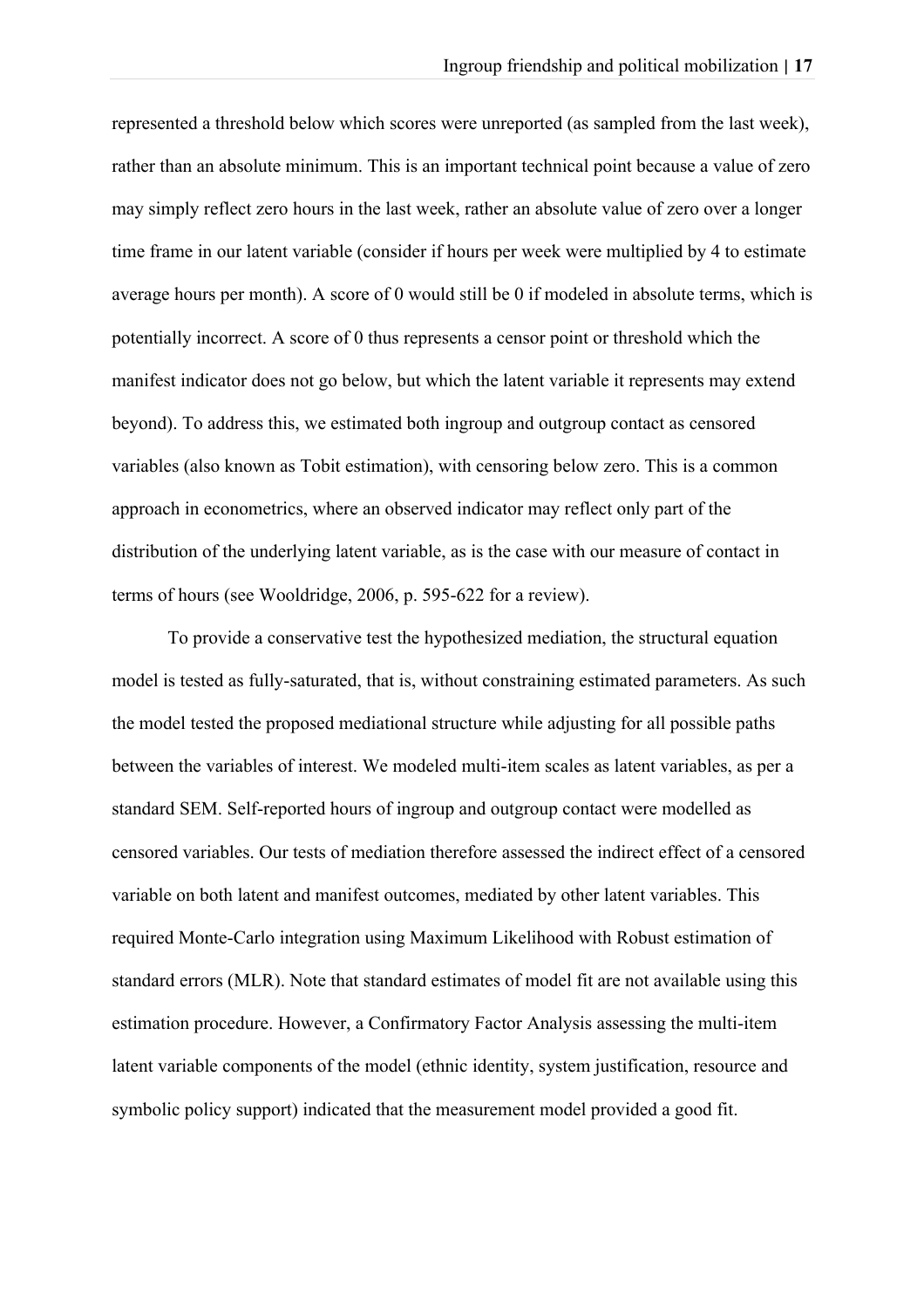We allowed the residual variance of the two latent mediators to correlate, thus adjusting for their joint effect on the outcomes. We also allowed the residual variance of the three outcome variables to correlate. Finally, the model also statistically adjusted for a range of demographic covariates, by regressing both the mediator and outcome variables on them. A schematic overview of our structural model is presented in Figure 1. Model parameters are necessarily unstandardized given our estimation method.

#### *Parameter estimates*

Parameter estimates for component of our model predicting the two mediators are presented in Table 2. As shown, the focal predictor, ingroup contact, predicted increased ethnic identity centrality ( $b = .05$ ), and decreased system justification beliefs ( $b = -.03$ ). As reported, these effects held when statistically adjusting for a wide range of demographic covariates, including net outgroup contact.

Table 3 presents parameter estimates for contact, the two mediators, and all covariates predicting each of the three outcomes. As reported, ethnic identity centrality predicted increased support for resource-specific policy ( $b = .84$ ), symbolic policy ( $b = .30$ ), and support for The Maori Party ( $b = .70$ ). In contrast, system justification beliefs did not significantly predict any of these three outcome measures  $(z < 1.2)$ .

Tests of indirect effects (estimated within our model using Monte-Carlo integration with multiple starts) indicated that ethnic identity significantly partially mediated the effect of (censored) ingroup contact on all three outcome variables (indirect effect on resource-specific policy:  $b = .044$ , se = .013, z = 3.413, p < .01; indirect effect on symbolic policy:  $b = .016$ , se  $= .005$ ,  $z = 3.244$ ,  $p < .01$ ; indirect effect on support for The Matori party:  $b = .037$ , se = .010,  $z = 3.486$ ,  $p < .01$ ). Ingroup contact also retained a significant direct effect on support for resource-specific policy ( $b = .12$ ), symbolic policy ( $b = .03$ ), and support for The Māori Party  $(b = .09)$  independent of both mediators.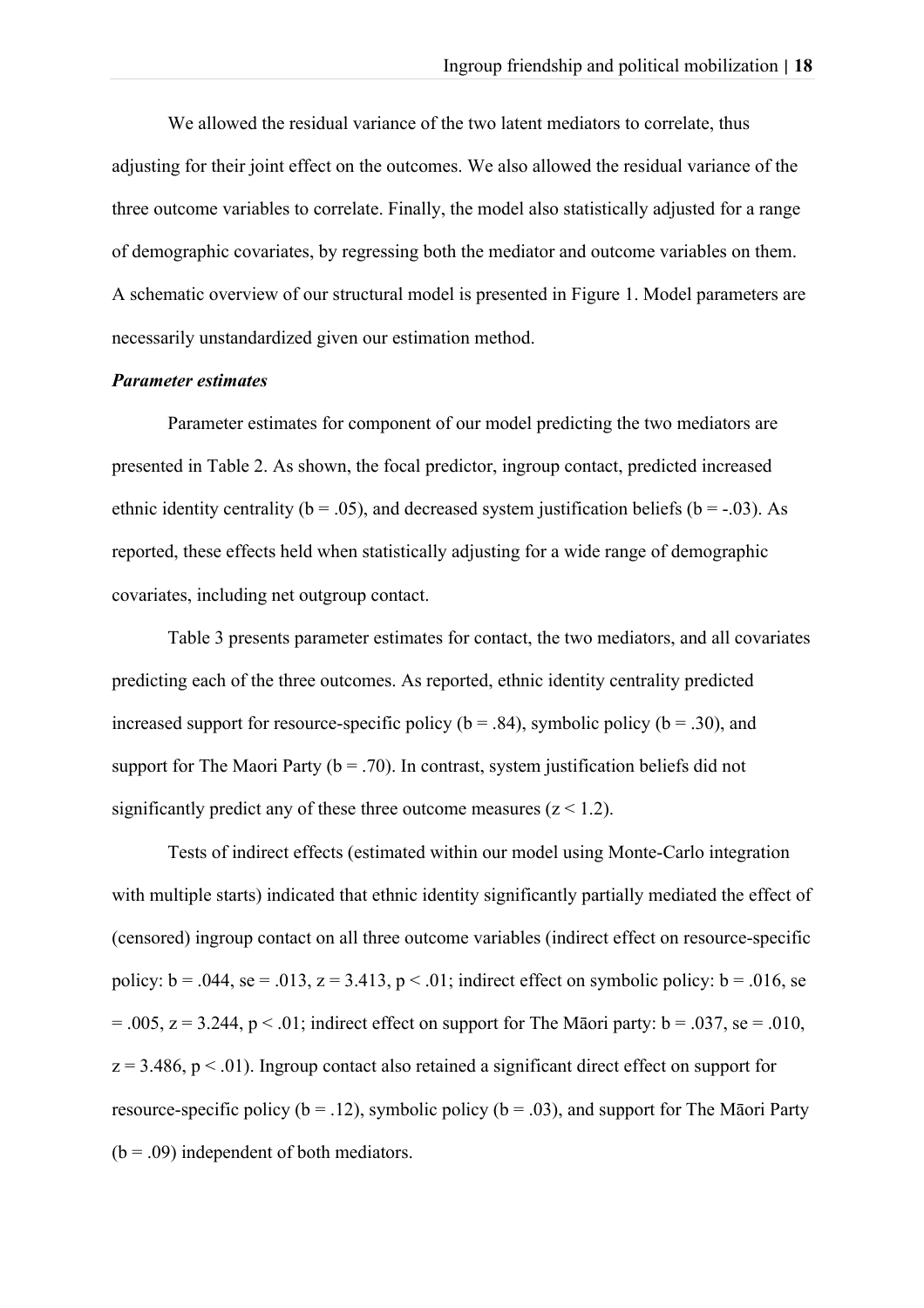#### **Discussion**

In this study we considered how everyday interactions with fellow disadvantaged group members might increase identification, decrease system justification, and consequently, increase political mobilization in minority groups. We argued that political change is not simply the product of large scale, environmental change, but also finds its roots in the backyards and lounge rooms of minority group members, where close friendships are developed and nurtured. Consistent with our hypothesis, we found that ingroup contact was associated with increased political mobilization among Māori. This manifested in terms of increased support for both symbolic and resource-specific reparative policies benefiting Māori, and increased support for the Māori party. These effects held, after adjusting for outgroup contact and a range of demographic covariates.

While the effects of outgroup contact on political attitudes are interesting in their own right, they are among the most widely studied in the intergroup literature (see Dixon, Levine, Reicher & Durrhiem, 2012). Thus, the most significant contribution of the current study lies in its analysis of how contact with fellow group members might change the way we operate at the intergroup level. Previous studies using the NZAVS dataset (focusing primarily on outgroup contact but including ingroup contact as another variable of interest) had already hinted at the mobilizing potential of ingroup contact. Sengupta et al. (2012) showed that Māori subscribed less strongly to an ideology that excludes their own culture from representations of the national category as a function of their contact with ingroup friends. Sengupta & Sibley (2013) found that ingroup contact among Māori increased support for one topical redistributive policy issue (Maori ownership of the foreshore and seabed), mediated by decreased Meritocracy beliefs.

While these studies are suggestive, they focus on a small number of ideological outcomes. The present analysis represents a more comprehensive test of the effects of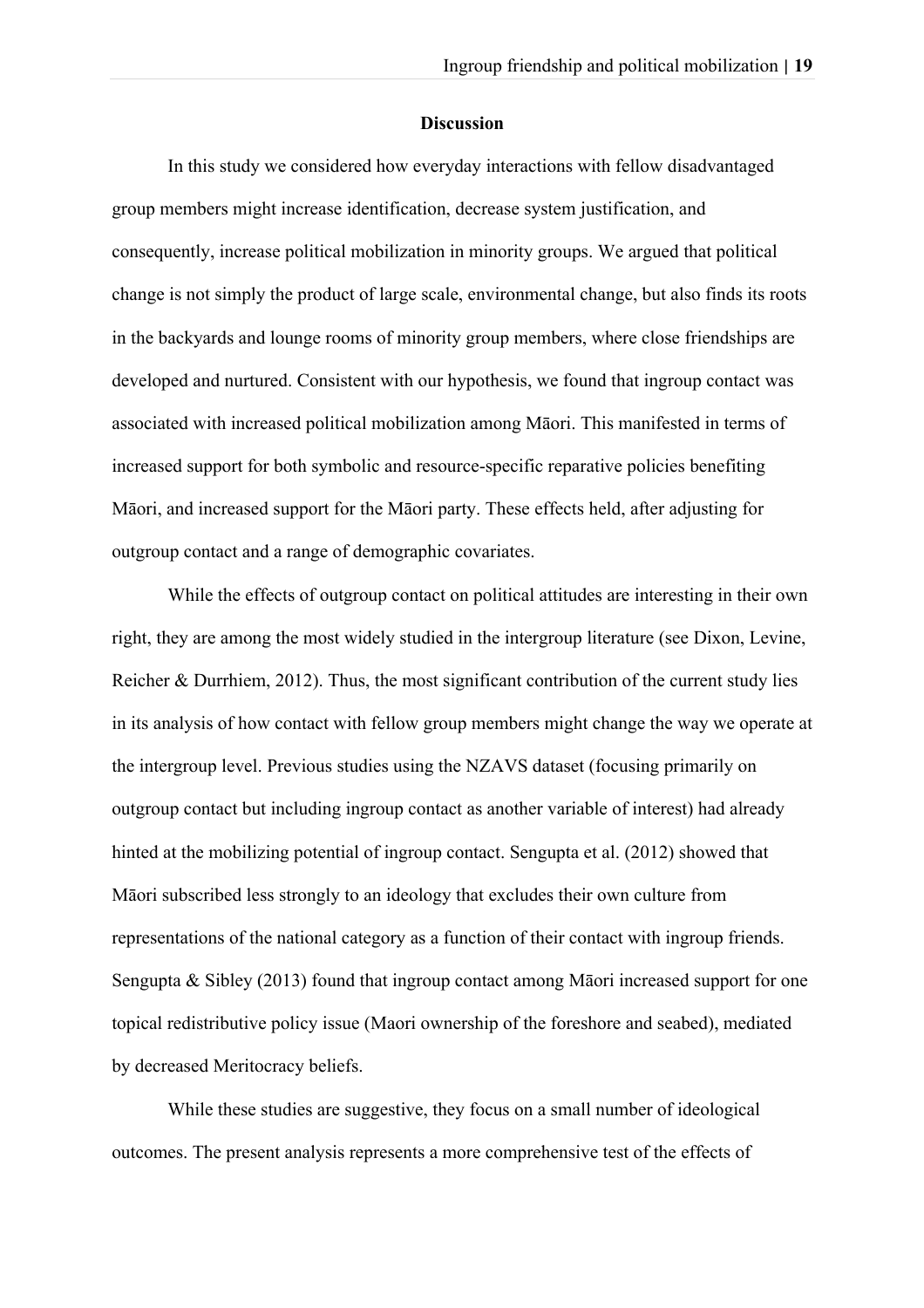ingroup contact, showing that these effects generalize across a wide range of interrelated attitudes and policy preferences relevant to the political empowerment of disadvantaged groups. Moreover, the present study goes further in testing two specific, theoretically-derived mechanisms underlying the contact-mobilization relationship, drawn from SIMCA and SJT.

Analyzing simultaneous mediation by ethnic identification and system justification, we found that the effects of ingroup contact on political attitudes could partially be explained by increased strength of identification with the Māori ethnic group. While contact with Māori friends was associated with system justification as predicted, this decrease had no effect on mobilization attitudes. Our results are more consistent with the social identity perspective on collective action, than with system justification theory. They suggest that, at least in the New Zealand context, identity-related processes may be more important than system-level motives, in understanding what drives political mobilization.

These findings have important implications for SJT. Reicher (2004, 2011) argued that the underlying theoretical assumption that system justification is a fundamental human motivation is pernicious; reifying inequality in the status quo and making attempts at change seem futile. If we are all biased in favor of the system, what hope do we have of changing it? This assumption is reflected in the fact that the possibility of *variation* in the systemjustification motive has received relatively little attention in the literature.

Recently however, research has begun to emerge investigating various contextual factors that might impact the degree to which people justify the system, including perceptions of system-threat, system-inescapability and system-dependence (Kay & Friesen, 2011). Our study adds to this literature by showing that for those disadvantaged by a social system, spending more time with ingroup friends can reduce extent to which they believe that system is fair. The extent to which participants did not justify the system, however, was unrelated to the extent to which they politically mobilized (over and above effects of identification).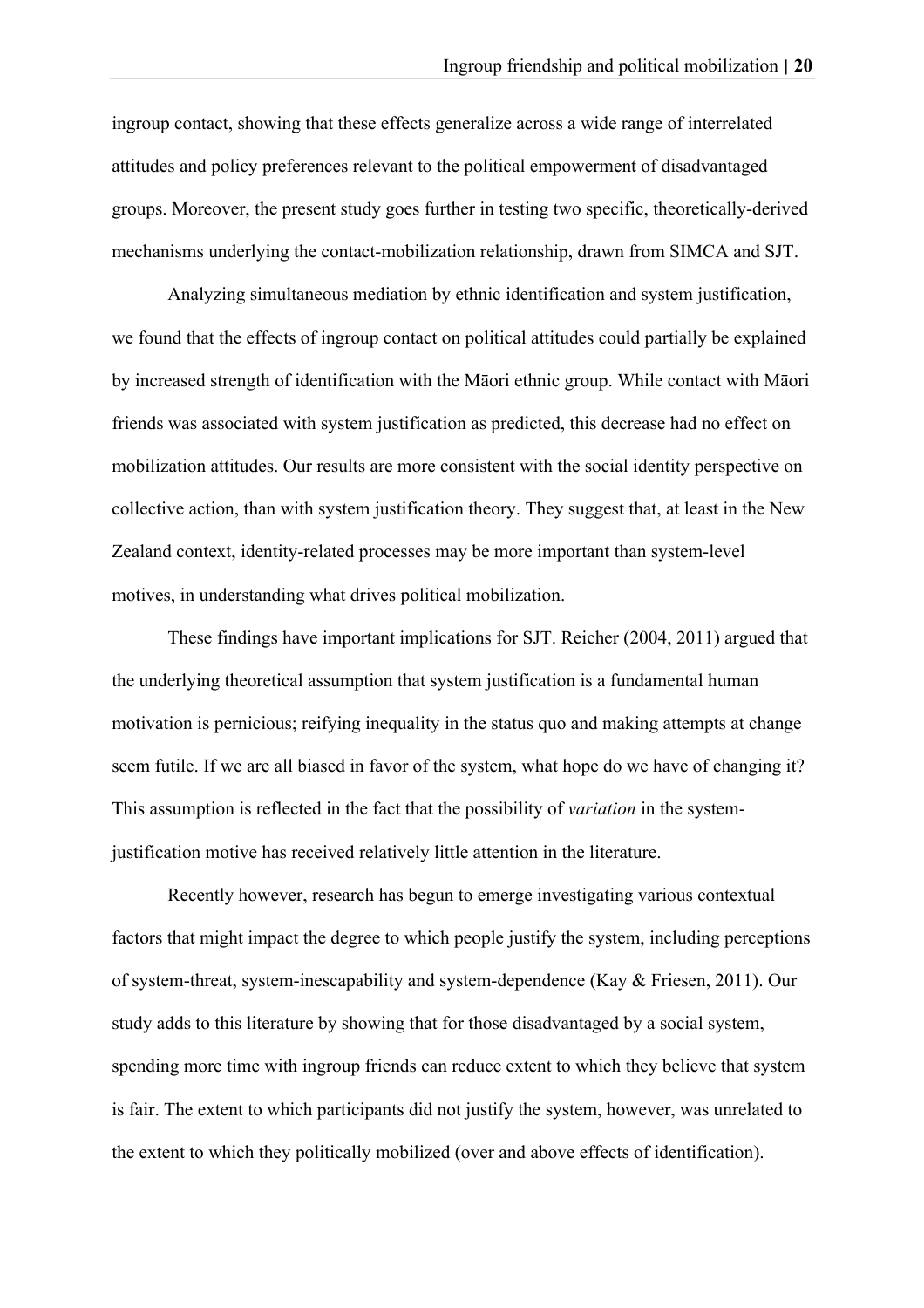Future research may want to look at alternative outcomes, stemming from the association between ingroup contact and system justification demonstrated in this paper.

That said, it is possible that the lack of mediation by system justification is a result of the specific intergroup context in which the present study was conducted. Māori have been shown to be unique among disadvantaged groups in the extent of their system-justifying tendencies. Unlike other ethnic minorities, they do not tend to internalize inequality by showing an implicit preference for the dominant group (Harding, Sibley & Robertson, 2011 cf. Devos & Banaji, 2005). They have also been found to show the lowest levels of systemjustification beliefs overall, relative to all other ethnic groups in New Zealand (Sengupta  $\&$ Sibley, 2013). It is possible that this already low level of system-justification, and an established preference for reparative policies (e.g. Sibley, 2010), meant that the further reduction in SJ precipitated by ingroup contact was not large enough to push support for political mobilization any higher than it already was.

As we have noted, socio-political consciousness is a central dimension of Māori identity. Māori are acutely aware of the historical injustice faced by their group at the hands of Europeans and the continuing relevance of this injustice to contemporary intergroup relations. It is possible that the mobilizing effects of ingroup contact will only be observed in groups whose identities are similarly politicized (see Simon & Klandermans, 2001). We suspect, however, that hours spent with ingroup friends will have a generally positive effect on political mobilization in most minority groups. Groups that face prejudice and discrimination may not have the luxury of decoupling their political interests from identity. In addition, van Zomeren et al.'s (2008) meta-analysis showed that while politicized identity did have a stronger impact on collective action intentions ( $r = .43$ ), general, non-politicized social identification also retained a considerable influence (*r =* .34).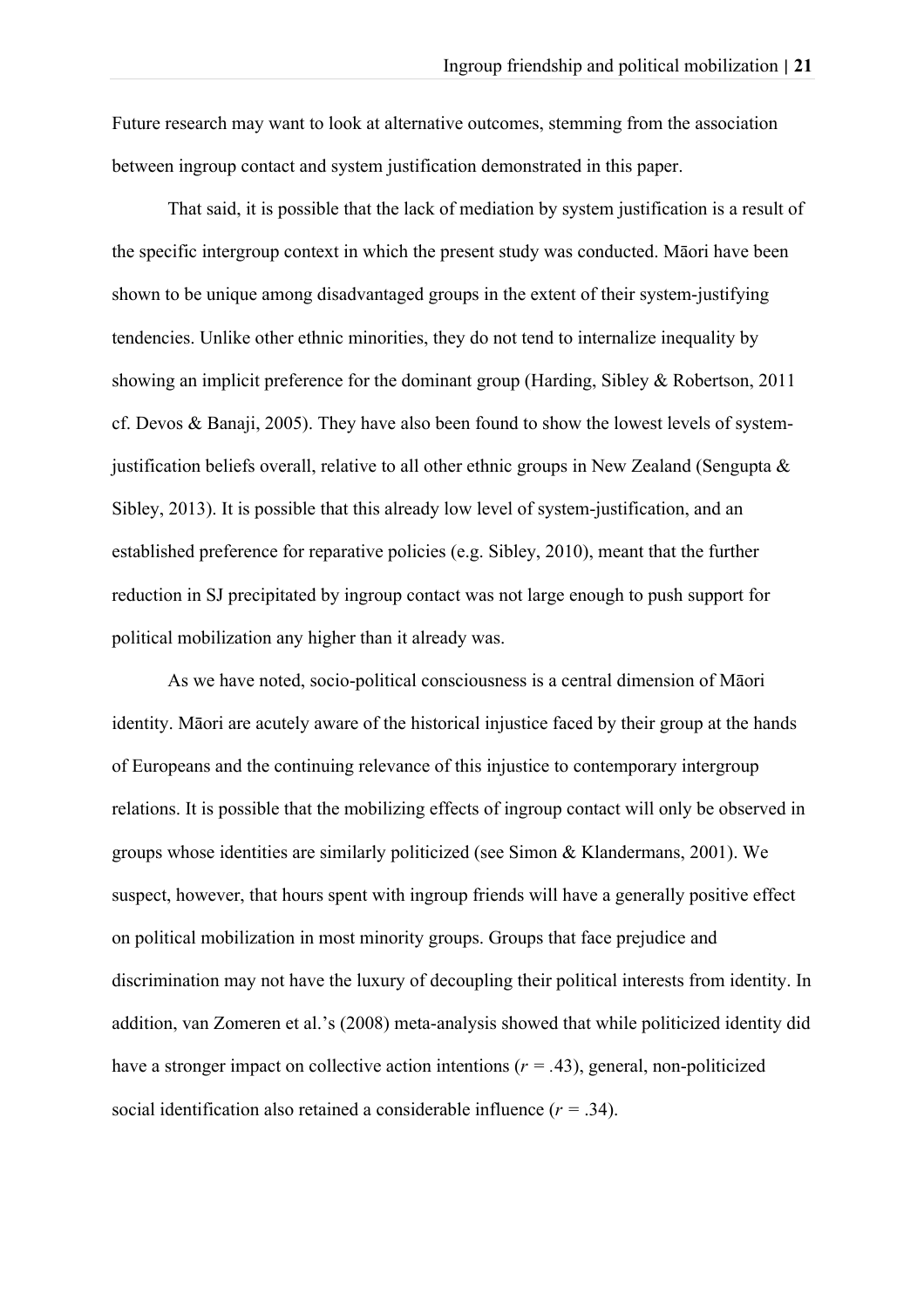Our study represents an important addition to the vast literature on collective action, which has moved away from examining mobilization in the context of identities based on membership in broad social categories like ethnicity (see Thomas, McGarty & Mavor, 2009). Instead, it has shifted more towards a focus on specific types of activist identities drawn from membership in social movements (e.g. Simon et al., 1998) or opinion-based groups (e.g. Thomas & McGarty, 2009). However, our findings suggest that even membership in broad social categories can galvanize collective action around shared political agendas. This is consistent with earlier research showing that identification with categories such as those defined by gender (e.g. Kelly and Breinlinger 1995) and nationality (e.g. Mummendey, Klink, Mielke, Wenzel, & Balnz, 1999) can increase political mobilization.

Such identities are highly salient aspects of the socio-political context in many nations. For example, much inequality in postcolonial societies like New Zealand exists along ethnic lines, and stems from histories of domination by members of one ethnic group over another. Under these circumstances, ethnicity becomes a salient dimension for the formation of identity, to the extent that it enables those from disadvantaged ethnic groups to establish a direct contrast to the identity shared by those in power and those who benefit from the hierarchy (see Subašić, Reynolds & Turner, 2008). Thus, taking advantage of how people are already defined in their social contexts (e.g. in terms of their ethnic heritage) can be useful for the inculcation of political preferences that challenge entrenched, group-based inequality. Our findings suggest that one way to do this is to encourage greater friendly contact among members of historically disadvantaged groups.

A further contribution this study makes to the collective action literature is that it identifies a proximal, situational antecedent to the sense of identification shown to be so vital for fomenting political change. As noted earlier, theory and research in this area often treats ingroup identification as the conceptual starting point from which collective action stems.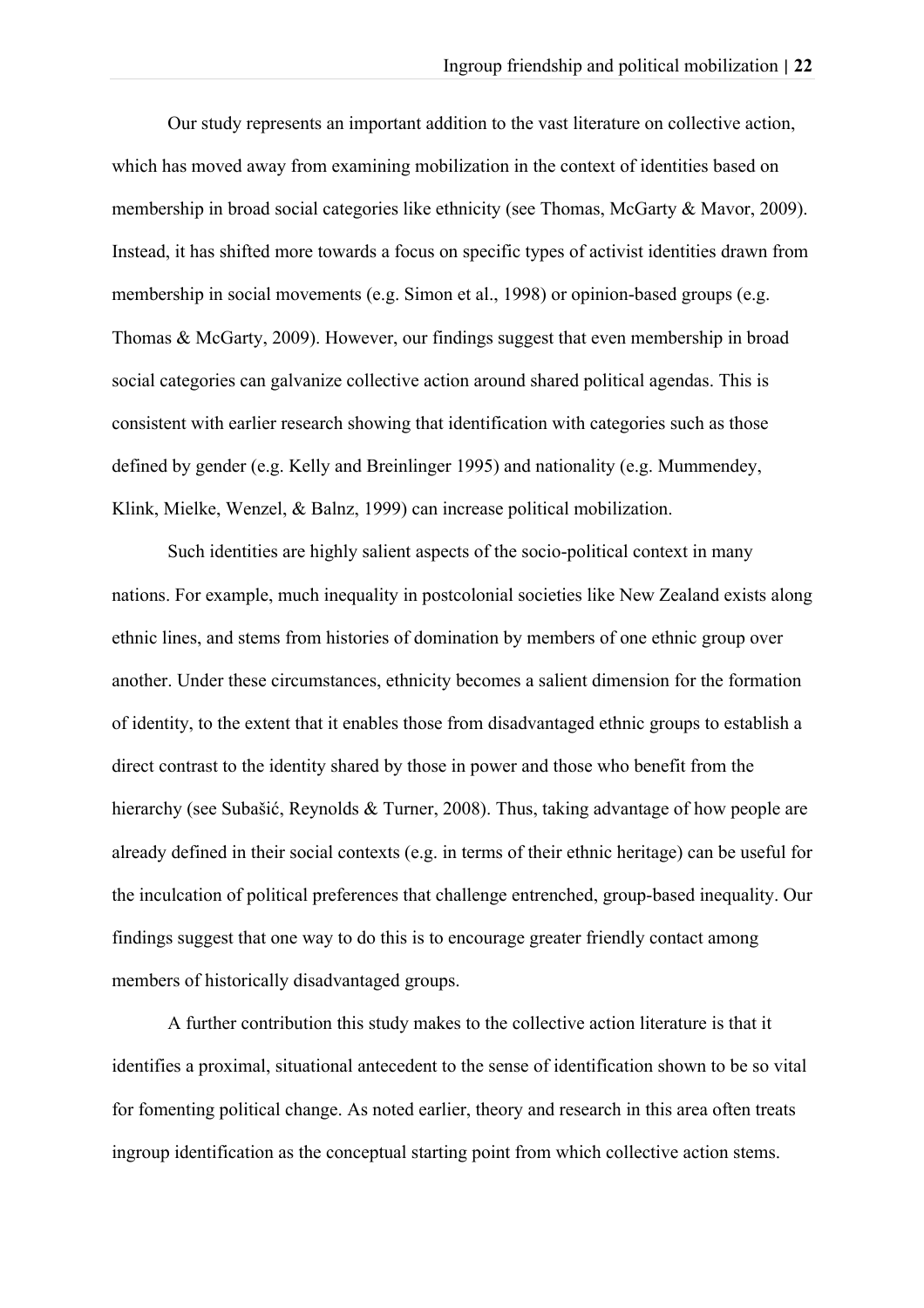While the notion that this identification arises at least partly from interactions within the group is implicit in the social identity account of collective action (see for example, Haslam & Reicher, 2012), the effects of time spent with the ingroup have rarely been made explicit or studied quantitatively. By going back further in the causal sequence, our study raises concrete, practical implications for how the all-important sense of identification can be developed.

Political and social leaders looking to engender discontent among the victims of inequality might need to consider how friendships and positive social interactions between members of disadvantaged groups can be fostered (see also, Reicher, 2007). For example, Sengupta et al. (2013) showed that features of neighborhoods, such as the access to communal areas and participation in local sports teams, increase the sense of community among the neighborhood's inhabitants. Using such insights, specific practical strategies can be developed to promote social change through the political process, by facilitating the development of ingroup identification through within-group contact among the disadvantaged, thus increasing the likelihood that their policy preferences will reflect their group's interests.

# *Strengths, limitations and a note on effect size*

The usefulness of our findings may be called into question on account of the magnitude of the effects observed (specifically the effects of ingroup contact on the ethnic identification and system justification). For example, we found that 10 hours of ingroup contact predicted an increase in ethnic identification by .05 of a unit on a 1-7 scale, and decrease in system justification by .03 of a unit. These effects are small. However, as noted by Prentice and Miller (1992), the logic of judging the importance of findings based on effect size breaks down when the variables used could have been operationalised in different ways. In such situations, effect size estimates merely reflect how good the particular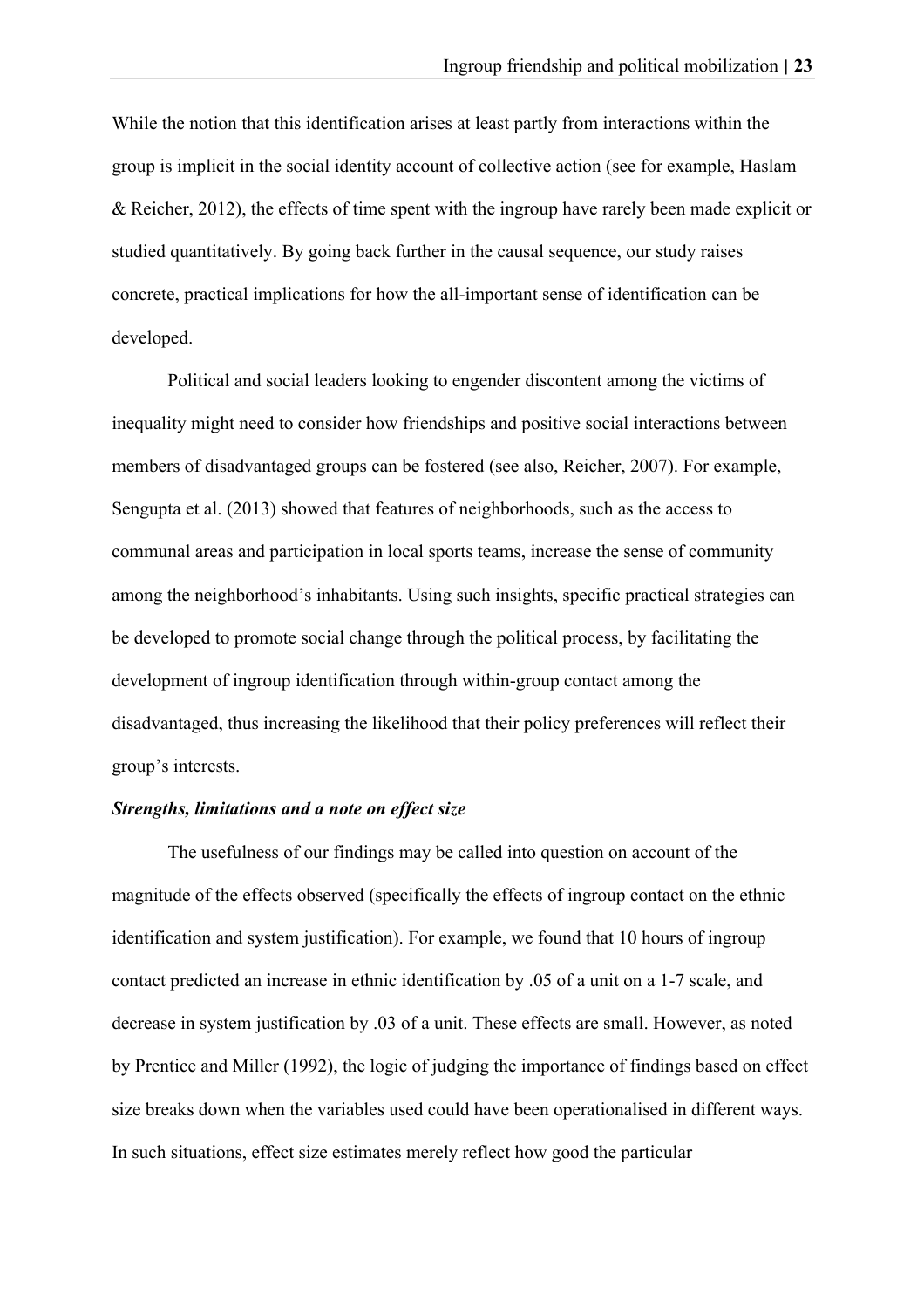operationalization of the independent variable is at predicting variance in the dependent variable as it measured. While small effects may indicate a need to reconsider the strength of the measures, they do not undermine the importance of the independent variable or the validity of the psychological process being investigated.

This is especially true when measures are selected to minimize common-method variance, and when dependent variables are difficult to influence (Prentice & Miller, 1992) – both of which apply to the present study. In the intergroup literature, contact and political attitudes are both usually measured using Likert-scale ratings. Here, we have asked for a numerical estimate of hours spent with ingroup members and Likert-scale ratings for the mediators and outcome variables, thus reducing common-method variance. Further, global attitudes towards the ingroup and the system should be fairly stable over time, and generally resistant to change and short-term fluctuations. Thus, the fact that we observe these effects at all is potentially important. Moreover, Abelson (1985) has provided a mathematical demonstration of how very small effects of variables measured over narrow timeframes (as is the case for our contact measure) can cumulate within individuals, and across people in a group, amounting to meaningful effects in the long run. This suggests that engaging in ongoing contact can shift ideologies, over time, to a greater extent than can be interpreted from the magnitude of our observed cross-sectional effects.

Our reliance on cross-sectional data does, however, prevent a conclusive inference of causality from ingroup contact to political attitudes. It is possible that people who hold system-challenging attitudes are more likely to identify strongly with the group to which those attitudes are relevant and consequently spend more time with friends from that group. However, two of the experimental traditions of research on which this study draws, provide some evidence for the causal process hypothesized here. First, research on the impact of intragroup communication has typically manipulated the degree of communication and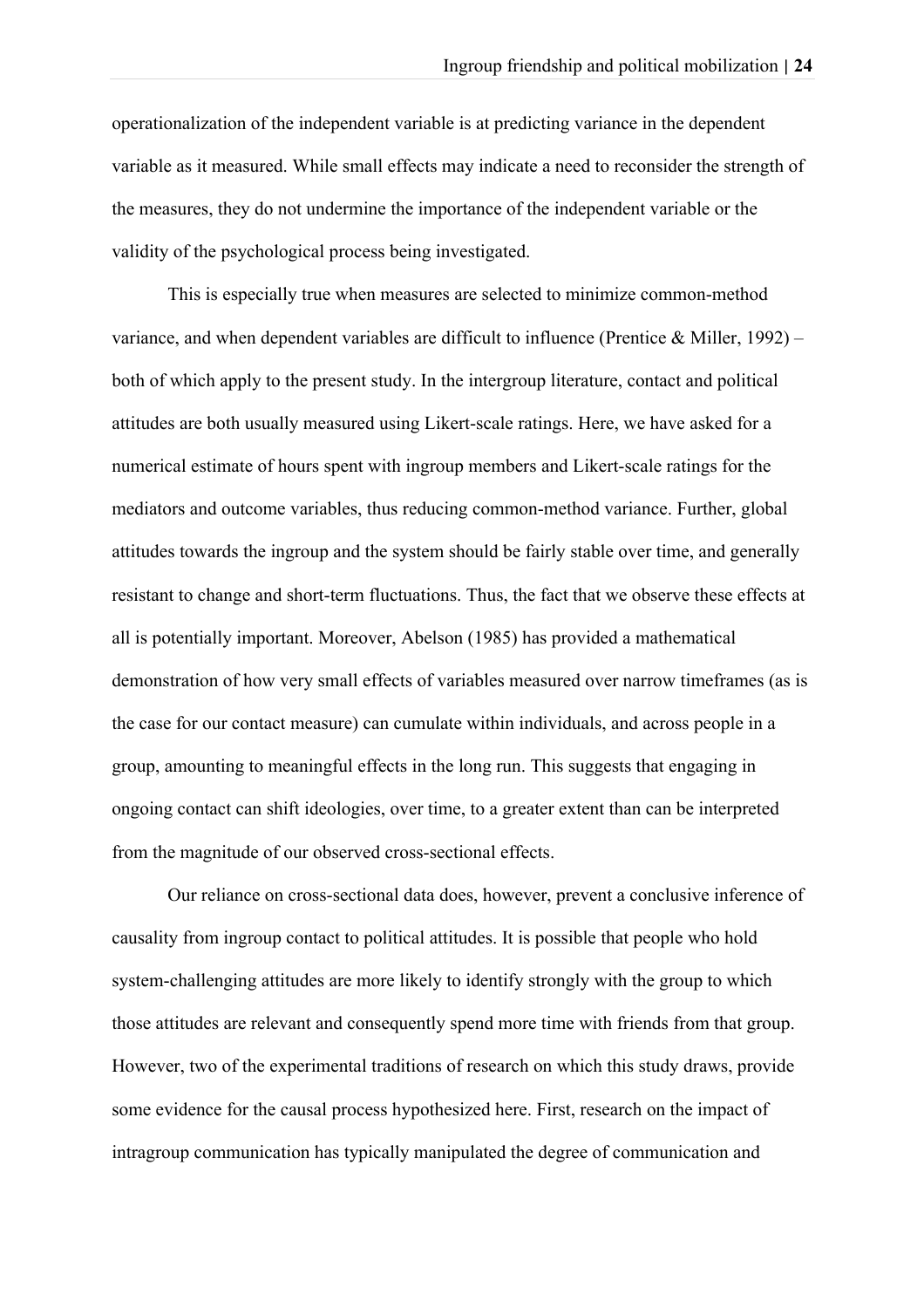measured the resulting shared cognitions (see Postmes et al., 2005). Most studies on collective action in the social identity tradition have also used similar experimental designs (see Haslam & Reicher, 2012). While this does not rule out reciprocal relationships between these variables, the experimental nature of this past work does provide an empirical basis for the directionality of our model, and the theory that underlies it. Thus, there is reason to believe communication increases shared identification, which in turn, motivates collective action.

A major strength of our study is the use of a large, nationally representative sample of disadvantaged-group members, which is novel in the literature. Indeed, past work on collective action has been criticized for relying too heavily on "experimental studies in which there is limited interaction between participants and little opportunity for the development of a sense of group history" (Haslam & Reicher, 2012; p. 158). By studying a real group, embedded in a socio-historical context marked by real intergroup inequality, our study provides a degree of ecological validity lacking in past explorations of these processes. It also answers calls to integrate insights from the vast literatures on intragroup processes and intergroup relations (Dovidio, 2013). We have shown that the mechanisms of social influence within groups, uncovered in small-group research, have implications for the intergroup context in which those groups operate.

# *Conclusion*

Overall, our study suggests that ingroup friendships among the disadvantaged can help galvanize political support for changes to remediate intergroup inequality. Consistent with the social identity model of collective action, we showed that this effect is partly explained by increased identification with the disadvantaged social category. Contrary to system justification theory, we found that the reduced support for the status quo precipitated by contact did not predict increased political mobilization. Moreover, all effects held when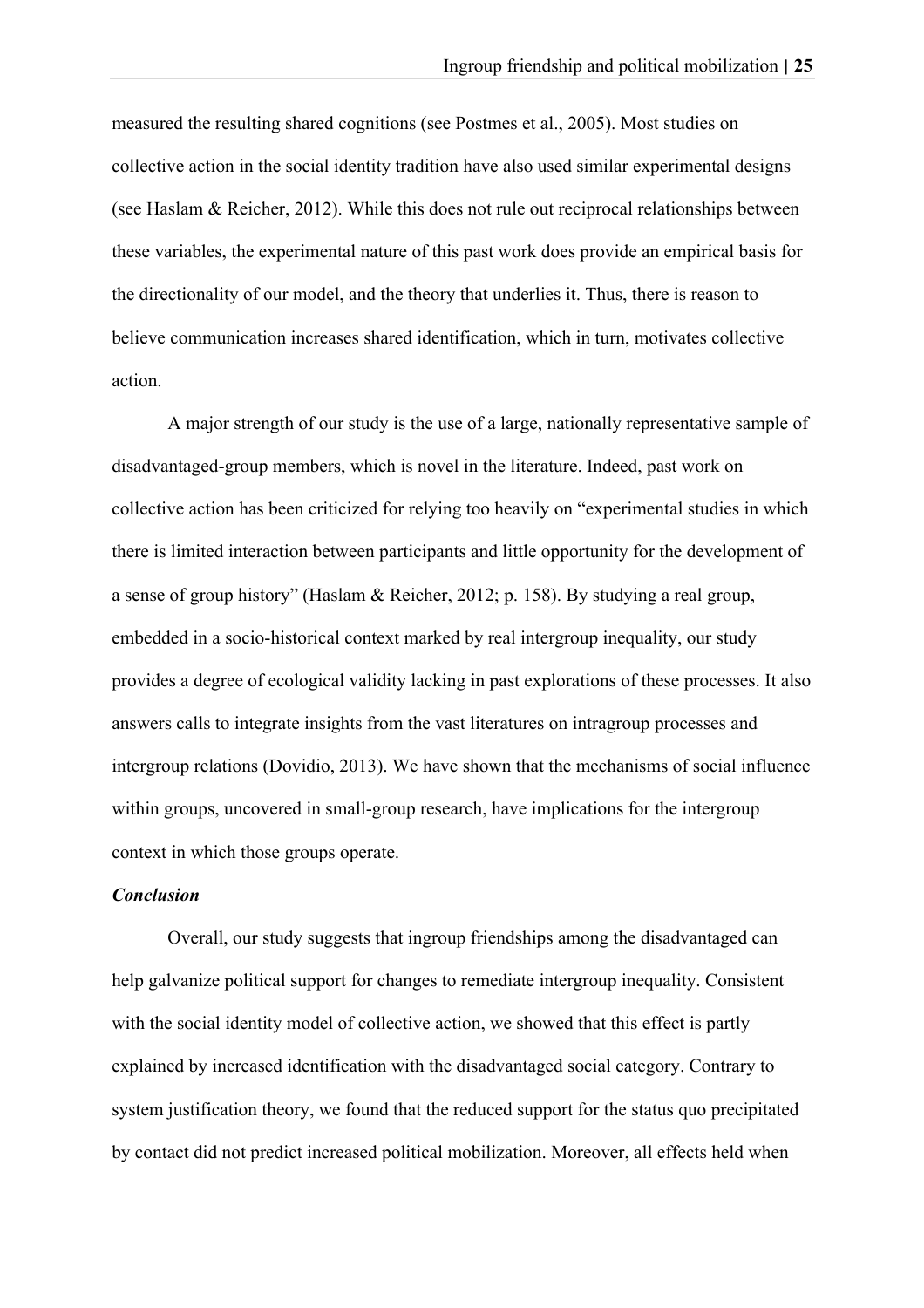adjusting for a range of demographic covariates, including outgroup contact. Thus, our study sheds light on the processes though which interactions between individuals can influence the policy preferences that shape the distribution of resources in democratic societies. In doing so, it offers practical insights into how the disadvantaged can inculcate political attitudes that promote social change towards equality.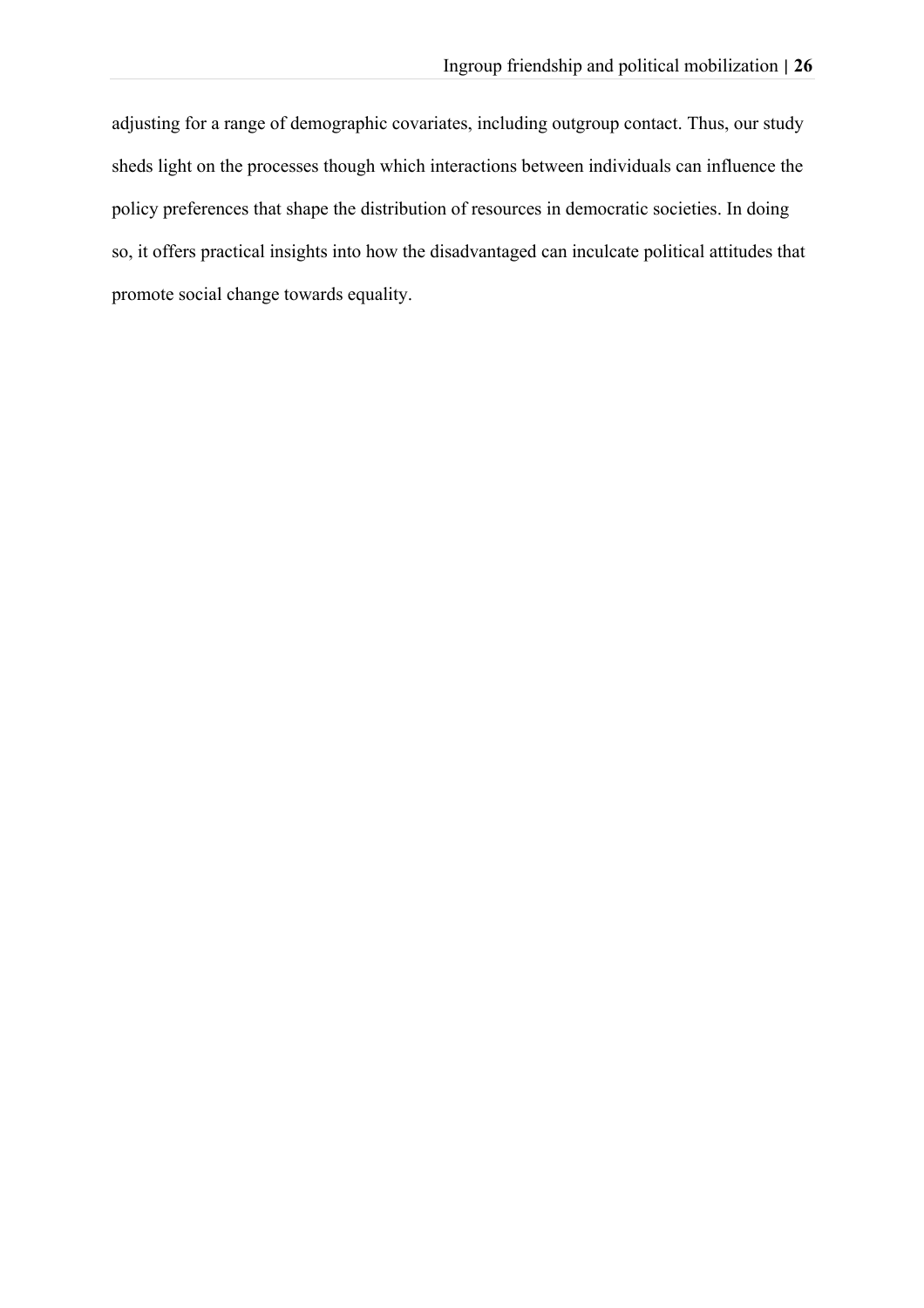#### **References**

- Abelson, R. P. (1985). A variance explanation paradox: When a little is a lot. *Psychological Bulletin, 97*(1), 129-133.
- Ajwani, S., Blakely, T., Robson, B., Tobias, M., & Bonne, M. (2003). *Decades of disparity: ethnic mortality trends in New Zealand 1980-1999*: Ministry of Health Wellington.
- Barlow, F. K., Sibley, C. G., & Hornsey, M. J. (2012). Rejection as a call to arms: Inter-racial hostility and support for political action as outcomes of race-based rejection in majority and minority groups. *British Journal of Social Psychology, 51*(1), 167-177.
- Belich, J. (1996). *Making Peoples: A History of the New Zealanders, from Polynesian Settlement to the End of the Nineteenth Century.* Auckland, New Zealand: Allen Lane and Penguin.
- Cesario, J., Plaks, J. E., & Higgins, E. T. (2006). Automatic social behavior as motivated preparation to interact. *Journal of personality and social psychology, 90*(6), 893.
- Cohen, G. L. (2003). Party over policy: The dominating impact of group influence on political beliefs. *Journal of personality and social psychology, 85*(5), 808-822.
- Conover, P. J., & Feldman, S. (1981). The origins and meaning of liberal/conservative selfidentifications. *American Journal of Political Science*, 617-645.
- Devos, T., & Banaji, M. R. (2005). American= white. *Journal of personality and social psychology, 88*(3), 447-466.
- Dovidio, J. F. (2013). Bridging intragroup processes and intergroup relations: Needing the twain to meet. *British Journal of Social Psychology, 52*(1), 1-24.
- Drury, J., & Reicher, S. (2005). Explaining enduring empowerment: A comparative study of collective action and psychological outcomes. *European Journal of Social Psychology, 35*(1), 35-58.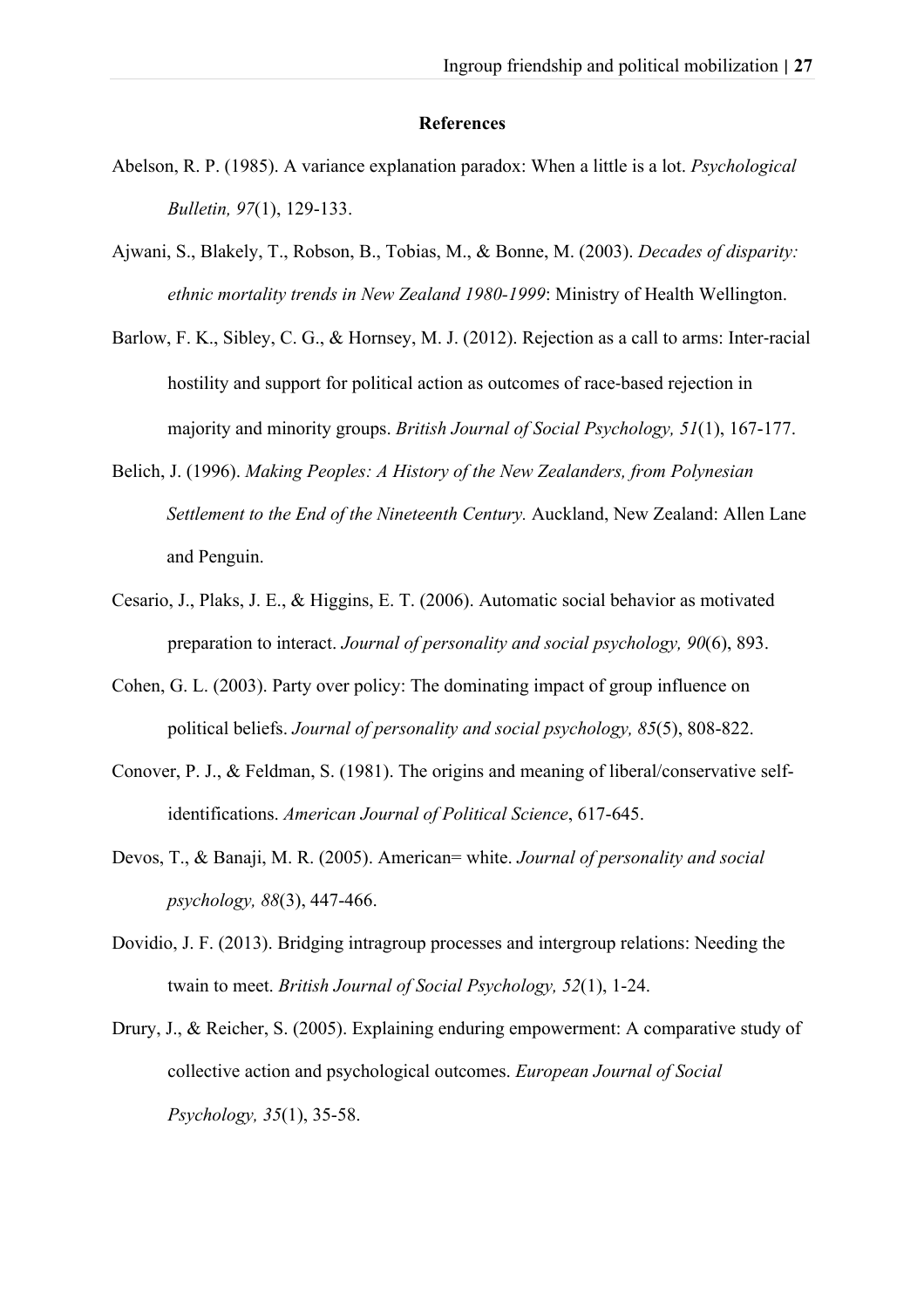- Hardin, C. D., Cheung, R. M., Magee, M. W., Noel, S., & Yoshimura, K. (2012). Interpersonal foundations of ideological thinking. *Ideology, Psychology, and Law*, 132.
- Hardin, C. D., & Higgins, E. T. (1996). Shared reality: How social verification makes the subjective objective.
- Harding, J. F., Sibley, C. G., & Robertson, A. (2011). New Zealand= Māori, New Zealand= bicultural: Ethnic group differences in a national sample of Māori and Europeans. *Social indicators research, 100*(1), 137-148.
- Haslam, S. A., Oakes, P. J., McGarty, C., Turner, J. C., Reynolds, K. J., & Eggins, R. A. (1996). Stereotyping and social influence: The mediation of stereotype applicability and sharedness by the views of in-group and out-group members. *British Journal of Social Psychology, 35*(3), 369-397.
- Haslam, S. A., Oakes, P. J., Reynolds, K. J., & Turner, J. C. (1999). Social identity salience and the emergence of stereotype consensus. *Personality and Social Psychology Bulletin, 25*(7), 809-818.
- Haslam, S. A., & Reicher, S. D. (2012). When Prisoners Take Over the Prison A Social Psychology of Resistance. *Personality and Social Psychology Review, 16*(2), 154- 179.
- Haslam, S. A., Turner, J. C., Oakes, P. J., Reynolds, K. J., Eggins, R. A., Nolan, M., & Tweedie, J. (1998). When do stereotypes become really consensual? Investigating the group-based dynamics of the consensualization process. *European Journal of Social Psychology, 28*(5), 755-776.
- Houkamau, C. A., & Sibley, C. G. (2010). The multi-dimensional model of Māori identity and cultural engagement. *New Zealand Journal of Psychology, 39*(1), 8-28.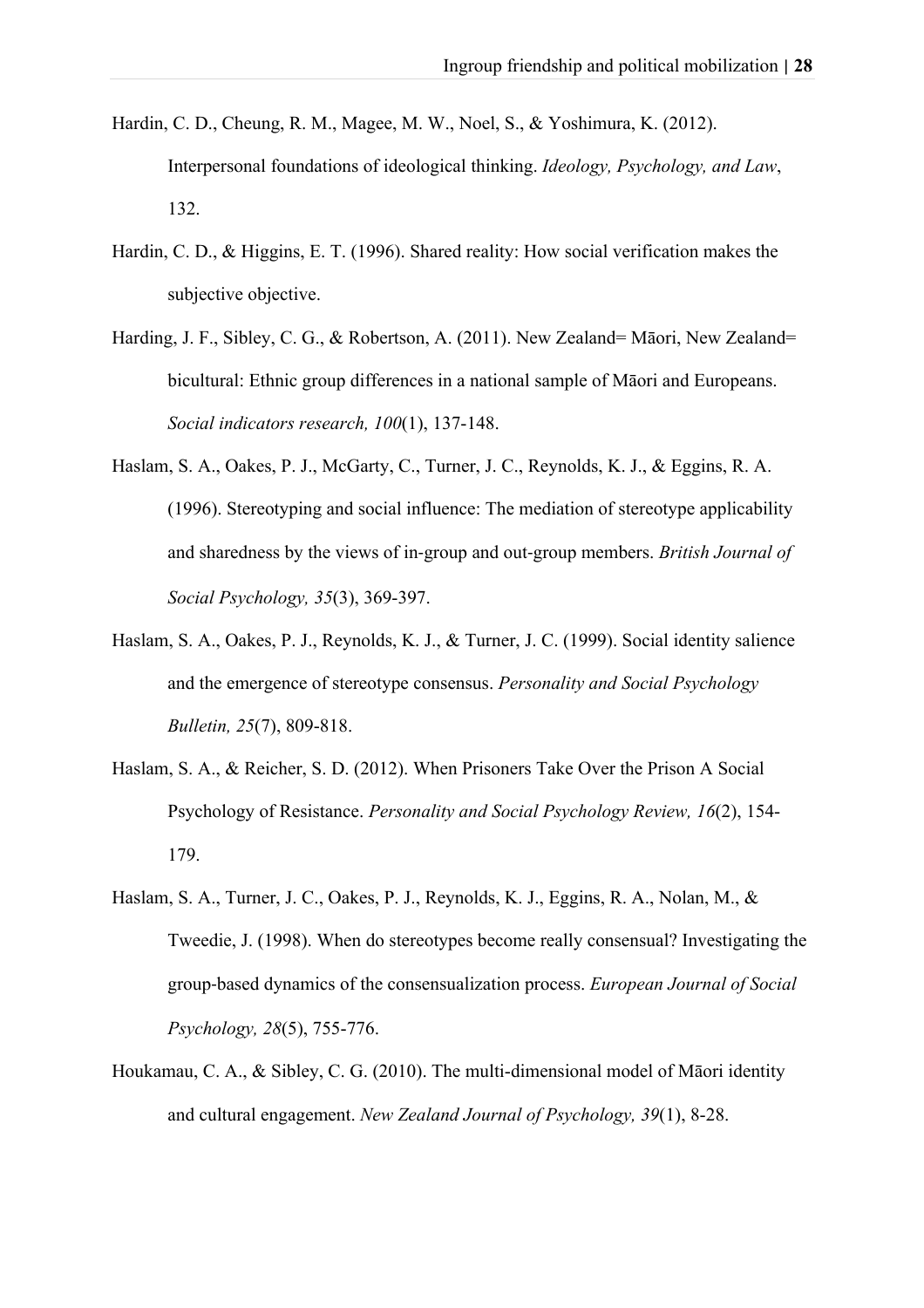- Jost, J. T., & Banaji, M. R. (1994). The role of stereotyping in system-justification and the production of false consciousness. *British Journal of Social Psychology, 33*(1), 1-27.
- Jost, J. T., Banaji, M. R., & Nosek, B. A. (2004). A decade of system justification theory: Accumulated evidence of conscious and unconscious bolstering of the status quo. *Political Psychology, 25*(6), 881-919.
- Jost, J. T., Burgess, D., & Mosso, C. O. (2001). 15 Conflicts of Legitimation among Self, Group, and System. *The psychology of legitimacy: Emerging perspectives on ideology, justice, and intergroup relations*, 363.
- Jost, J. T., Chaikalis-Petritsis, V., Abrams, D., Sidanius, J., van der Toorn, J., & Bratt, C. (2012). Why Men (and Women) Do and Don't Rebel Effects of System Justification on Willingness to Protest. *Personality and Social Psychology Bulletin, 38*(2), 197- 208.
- Jost, J. T., Federico, C. M., & Napier, J. L. (2009). Political ideology: Its structure, functions, and elective affinities. *Annual review of psychology, 60*, 307-337.
- Jost, J. T., Ledgerwood, A., & Hardin, C. D. (2008). Shared reality, system justification, and the relational basis of ideological beliefs. *Social and Personality Psychology Compass, 2*(1), 171-186.
- Jost, J. T., Pelham, B. W., Sheldon, O., & Ni Sullivan, B. (2003). Social inequality and the reduction of ideological dissonance on behalf of the system: Evidence of enhanced system justification among the disadvantaged. *European journal of social psychology, 33*(1), 13-36.
- Kay A. C., Gaucher, D., Peach, J. M., Laurin, K., Friesen, J., Zanna, M. P. & Spencer, S. J. (2009). Inequality, discrimination, and the power of the status quo: Direct evidence for a motivation to see the way things are as the way they should be. *Journal of Personality and Social Psychology, 97,* 421-34.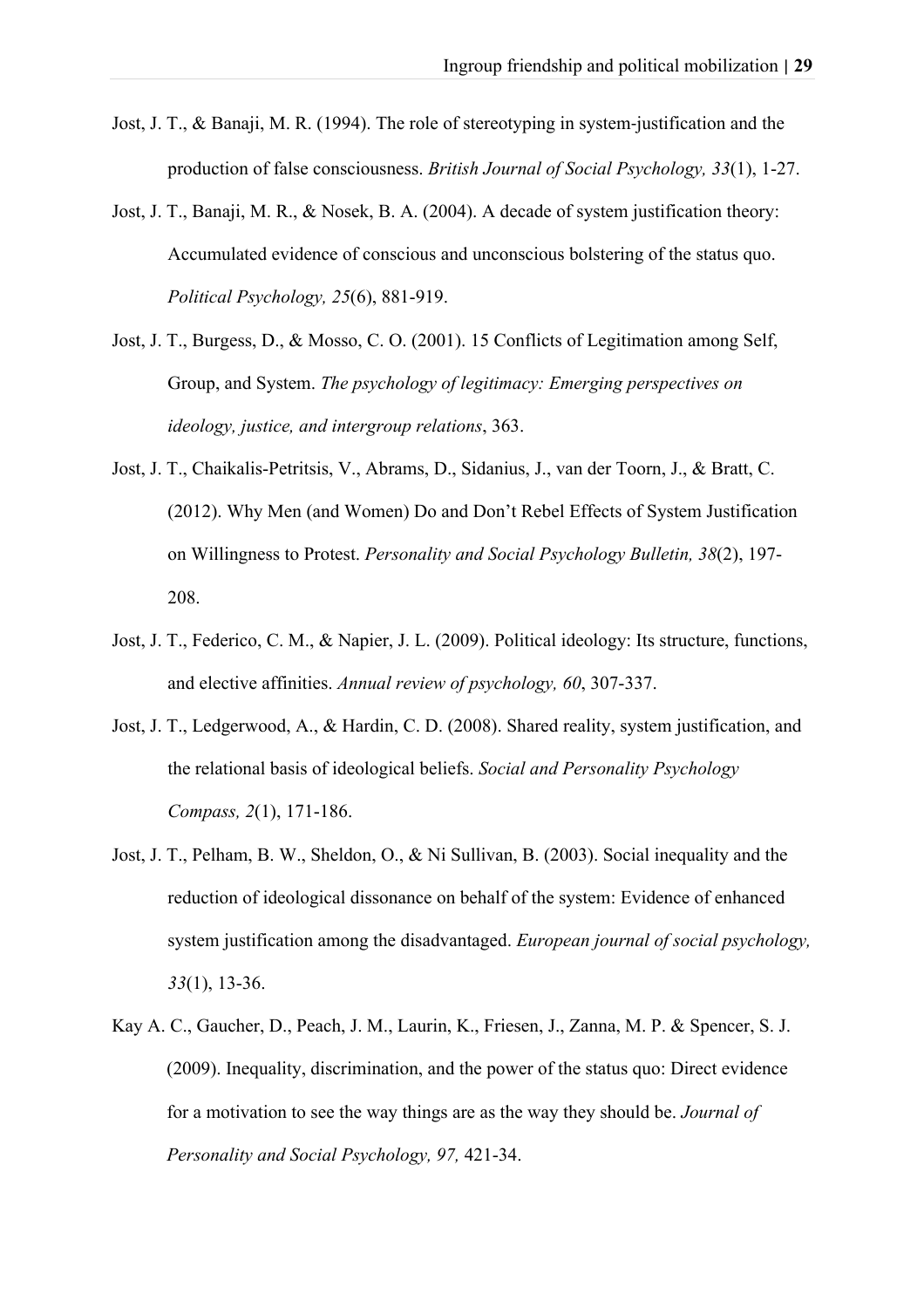- Kay, A. C., & Jost, J. T. (2003). Complementary justice: effects of "poor but happy" and "poor but honest" stereotype exemplars on system justification and implicit activation of the justice motive. Journal of Personality and Social Psychology, 85, 823-837.
- Kay, A. C., & Friesen, J. (2011). On Social Stability and Social Change Understanding When System Justification Does and Does Not Occur. *Current Directions in Psychological Science, 20*(6), 360-364.
- Kelly, C., & Breinlinger, S. (1995). Identity and injustice: Exploring women's participation in collective action. *Journal of Community & Applied Social Psychology, 5*(1), 41-57.

King, M. (2007). *The Penguin history of New Zealand.* North Shore, N.Z.: Penguin.

- Leach, C.W., van Zomeren, M., Zebel, S., Vliek, M. L. W., Pennekamp, S. F., Doosje, B., Spears, R. (2008). Group-level self-definition and self-investment: A hierarchical (multicomponent) model of ingroup identification. Journal of Personality and Social Psychology, 95, 144-165.
- Ledgerwood, A., & Chaiken, S. (2007). Priming us and them: Automatic assimilation and contrast in group attitudes. *Journal of personality and social psychology, 93*(6), 940- 956.
- Mummendey, A., Klink, A., Mielke, R., Wenzel, M., & Blanz, M. (1999). Socio-structural characteristics of intergroup relations and identity management strategies: Results from a® eld study in East Germany. *Eur. J. Soc. Psychol, 29*, 259-285.
- Postmes, T., Haslam, S. A., & Swaab, R. I. (2005). Social influence in small groups: An interactive model of social identity formation. *European review of social psychology, 16*(1), 1-42.
- Prentice, D. A., & Miller, D. T. (1992). When small effects are impressive. *Psychological Bulletin, 112*(1), 160-164.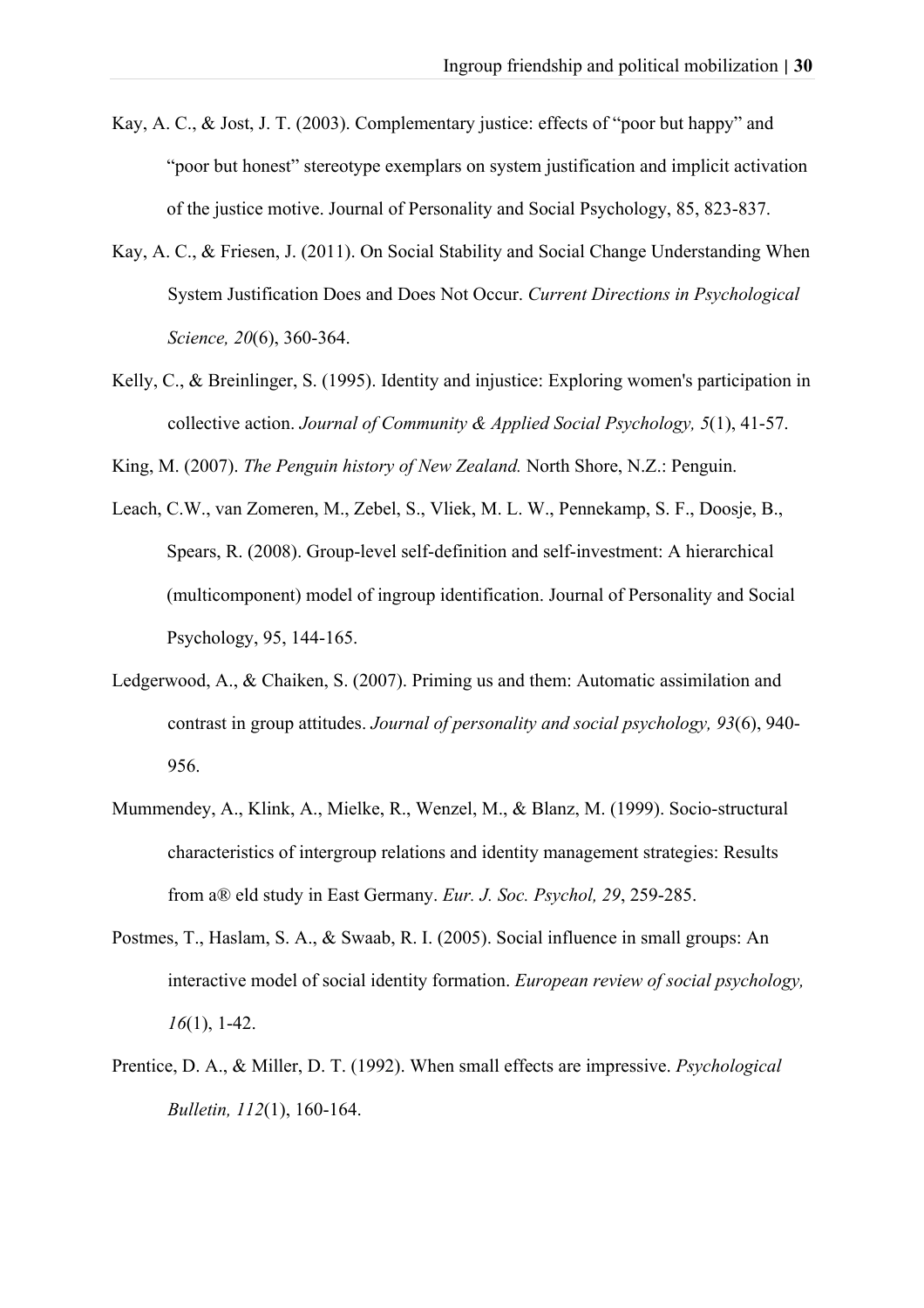- Reicher, S. (2004). The context of social identity: Domination, resistance, and change. *Political psychology, 25*(6), 921-945.
- Reicher, S. (2007). Rethinking the paradigm of prejudice. *South African Journal of Psychology, 37*(4), 820-834.
- Reicher, S. (2011). Psychology, domination and resistance. *Europe's Journal of Psychology, 7*(2), 204-217.
- Reicher, S., Cassidy, C., Wolpert, I., Hopkins, N., & Levine, M. (2006). Saving Bulgaria's Jews: An analysis of social identity and the mobilisation of social solidarity. *European Journal of Social Psychology, 36*(1), 49-72.
- Reicher, S., Haslam, S. A., & Hopkins, N. (2005). Social identity and the dynamics of leadership: Leaders and followers as collaborative agents in the transformation of social reality. *The Leadership Quarterly, 16*(4), 547-568.
- Reicher, S., Haslam, S. A., & Rath, R. (2008). Making a Virtue of Evil: A Five-Step Social Identity Model of the Development of Collective Hate. *Social and Personality Psychology Compass, 2*(3), 1313-1344.
- Salmond, C, P Crampton and J Atkinson (2007), *NZDep2006 index of deprivation*. Wellington: University of Otago (Department of Public Health). Retrieved from http://www.wnmeds.ac.nz/academic/dph/research/socialindicators.html.
- Sears, D. O., & Levy, S. (2003). Childhood and adult political development.
- Sengupta, N. K., Barlow, F. K. & Sibley, C. G. (2012). Intergroup contact and post-colonial ideology: Outgroup contact ameliorates symbolic exclusion but not historical negation. *International Journal of Intercultural Relations, 36*(4), 506-517.
- Sengupta, N. K. & Sibley, C. G. (2013). Perpetuating one's own disadvantage: Intergroup contact enables the ideological legitimation of inequality. *Personality and Social Psychology Bulletin. 39* (11), 1391-1403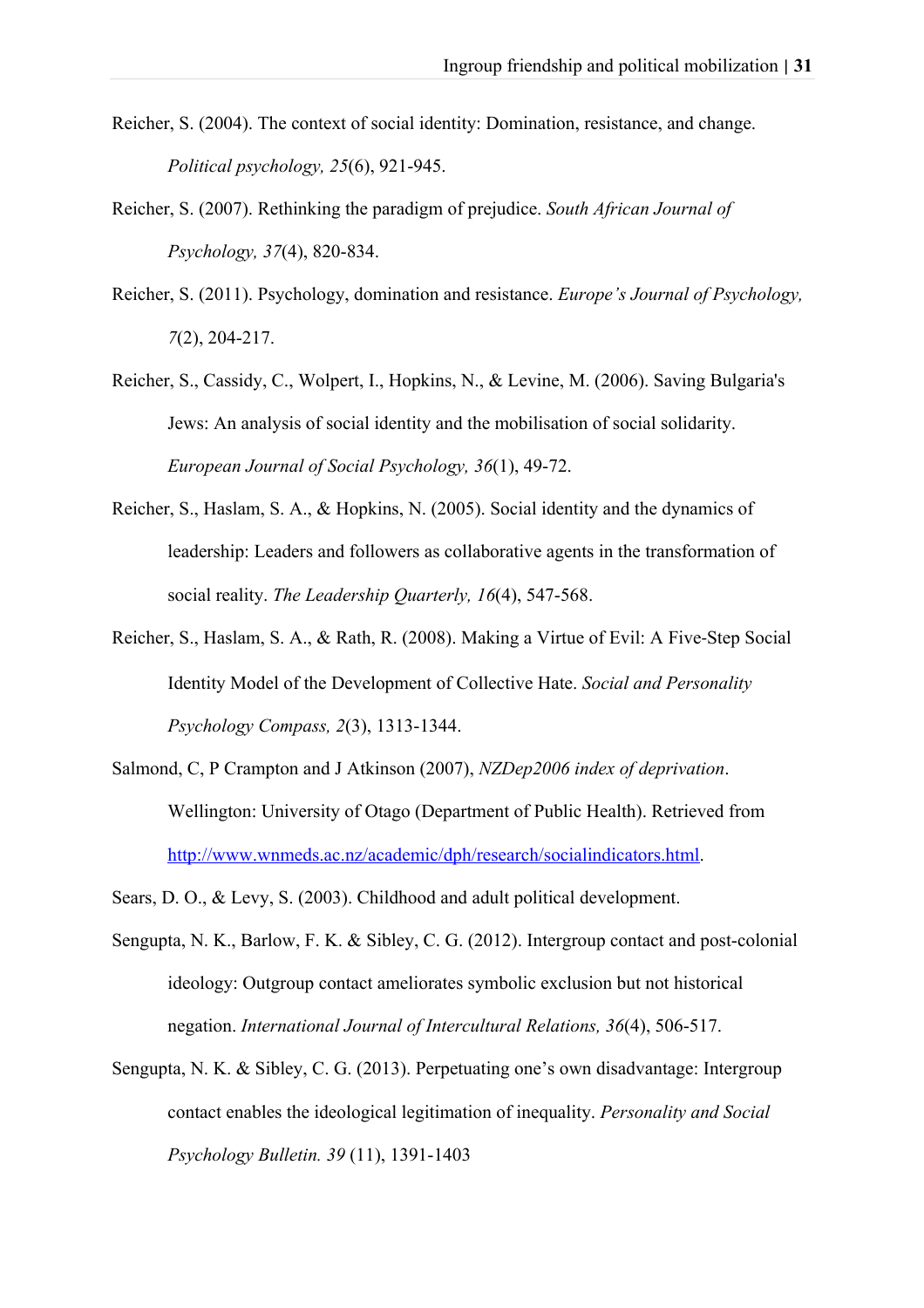- Sengupta, N. K. & Sibley, C. G. (2013). Legitimising one's own disadvantage: Direct evidence for enhanced and differential system-justification among ethnic minorities in New Zealand. *Manuscript submitted for publication.*
- Sengupta, N. K., Luyten, N., Halliday, L. M., Osborne, D., Robertson, A., Armstrong, G. & Sibley, C. G (2013). Sense of Community in New Zealand Neighbourhoods: A Multi-Level Model Predicting Social Capital. *New Zealand Journal of Psychology, 42*(10), 36-46.
- Sibley, C. G. (2010). The dark duo of post-colonial ideology: A model of symbolic exclusion and historical negation. *International Journal of Conflict and Violence, 4*(1), 106-123.
- Simon, B., & Klandermans, B. (2001). Politicized collective identity. *A social psychological analysis. American Psychologist, 56*(4), 319-331.
- Simon, B., Loewy, M., Stürmer, S., Weber, U., Freytag, P., Habig, C., . . . Spahlinger, P. (1998). Collective identification and social movement participation. *Journal of personality and social psychology, 74*, 646-658.
- Sinclair, S., Dunn, E., & Lowery, B. (2005). The relationship between parental racial attitudes and children's implicit prejudice. *Journal of Experimental Social Psychology, 41*(3), 283-289.
- Stott, C., & Drury, J. (2004). The importance of social structure and social interaction in stereotype consensus and content: Is the whole greater than the sum of its parts? *European Journal of Social Psychology, 34*(1), 11-23.
- Stürmer, S., & Simon, B. (2004). The role of collective identification in social movement participation: A panel study in the context of the German gay movement. *Personality and Social Psychology Bulletin, 30*(3), 263-277.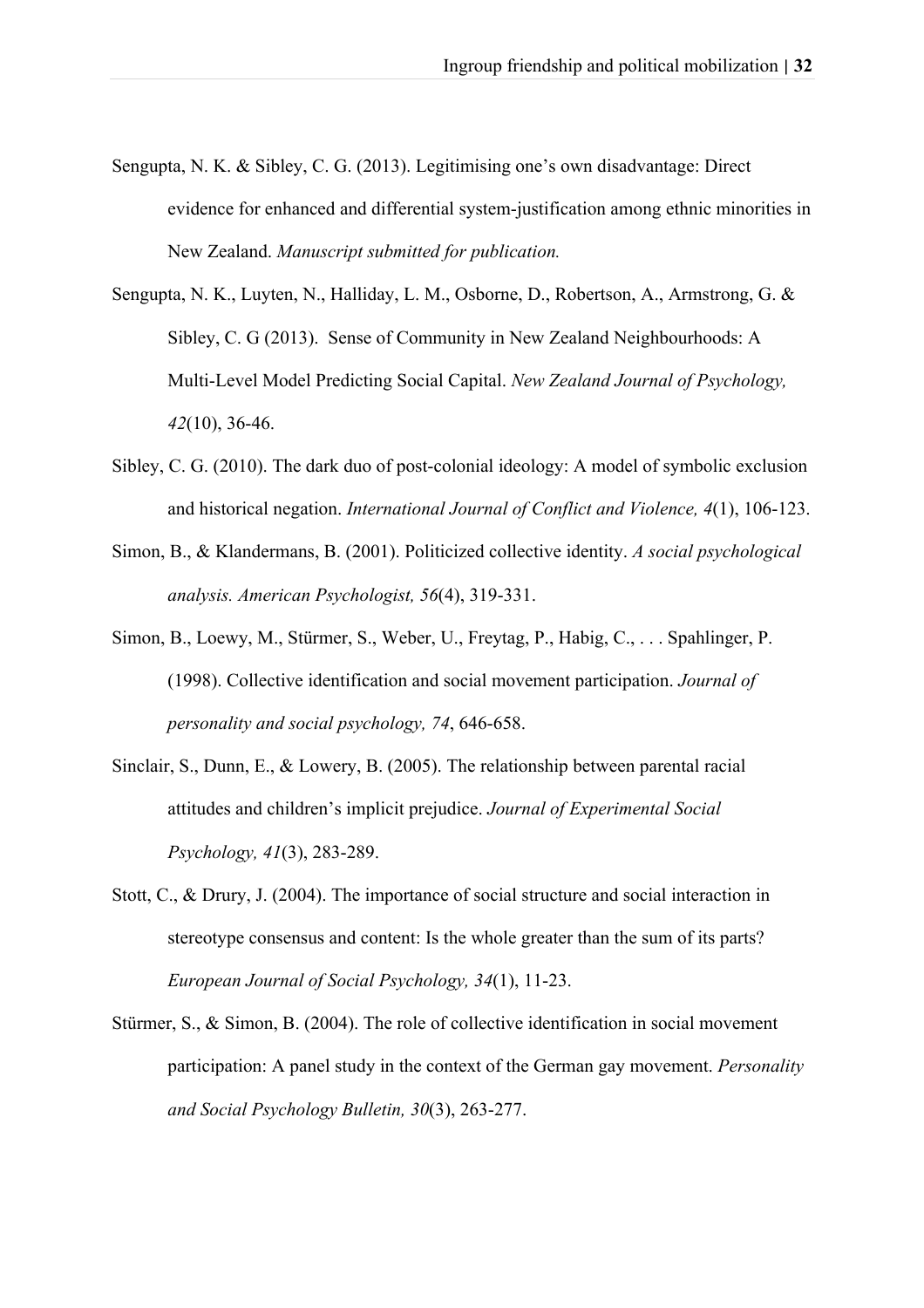- Subašić, E., Reynolds, K. J., & Turner, J. C. (2008). The political solidarity model of social change: Dynamics of self-categorization in intergroup power relations. *Personality and Social Psychology Review, 12*(4), 330-352.
- Tajfel, H., & Turner, J. C. (1979). An integrative theory of intergroup conflict. *The social psychology of intergroup relations, 33*, 47.
- The Social Report (2006). Wellington, NZ: Ministry of Social Development. Retrieved from: http://socialreport.msd.govt.nz/
- Thomas, E. F., McGarty, C., & Mavor, K. I. (2009). Aligning identities, emotions, and beliefs to create commitment to sustainable social and political action. *Personality and Social Psychology Review, 13*(3), 194-218.
- Thomas, E. F., & McGarty, C. A. (2009). The role of efficacy and moral outrage norms in creating the potential for international development activism through group-based interaction. *British Journal of Social Psychology, 48*(1), 115-134.
- Turner, J., Hogg, M. A., Oakes, P. J., Reicher, S. D., & Wetherell, M. S. (1987). Rediscovering the social group: A social categorization theory. *B. Blackwell, Oxford, UK*.
- van Zomeren, M., Leach, C. W., & Spears, R. (2010). Does group efficacy increase group identification? Resolving their paradoxical relationship. *Journal of Experimental Social Psychology, 46*(6), 1055-1060.
- Van Zomeren, M., Postmes, T., & Spears, R. (2008). Toward an integrative social identity model of collective action: a quantitative research synthesis of three sociopsychological perspectives. *Psychological bulletin, 134*(4), 504.
- Vaughan, G. M. (1978). Social change and intergroup preferences in New Zealand. *European Journal of Social Psychology, 8*(3), 297-314.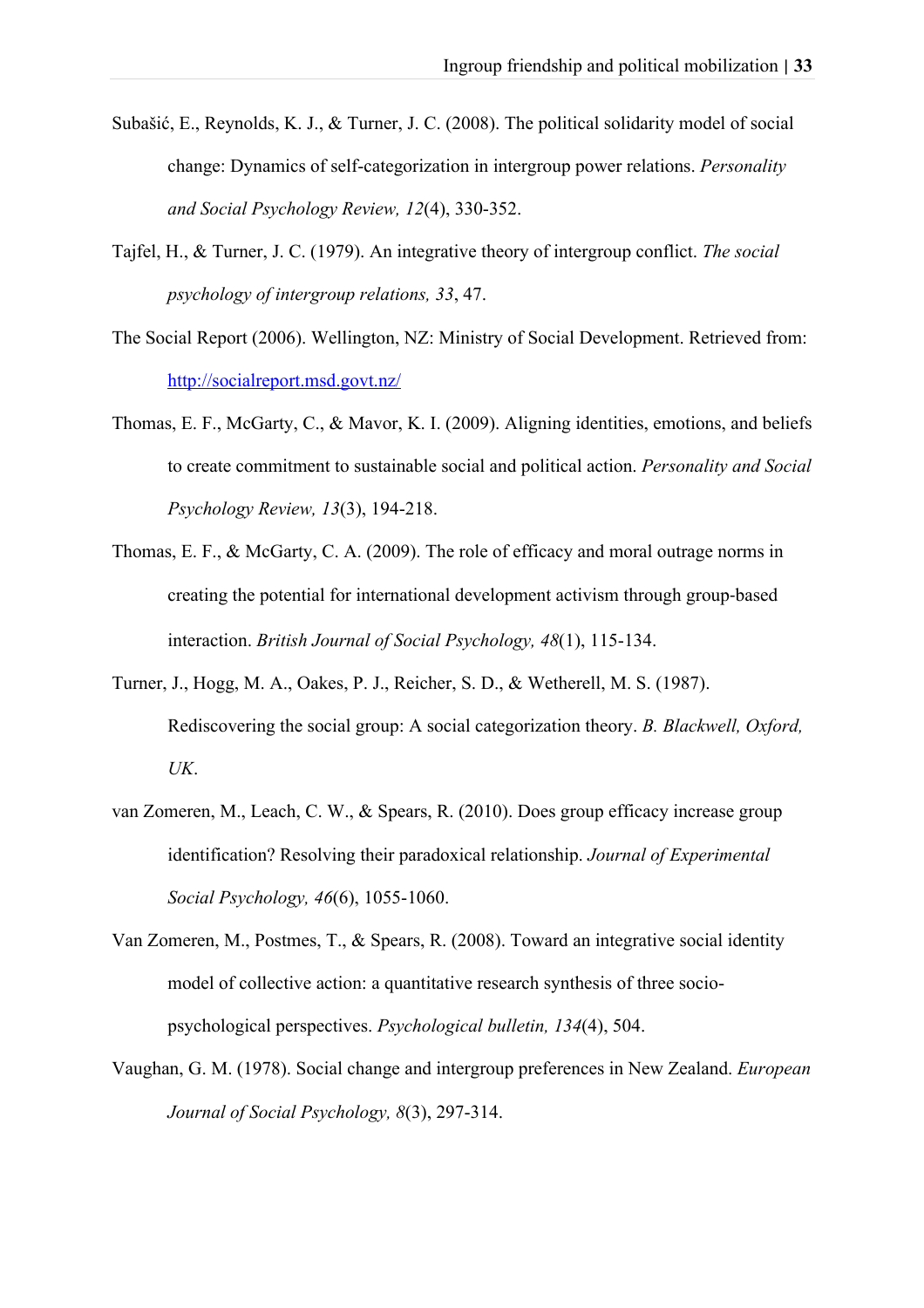- Wohl, M. J., & Branscombe, N. R. (2005). Forgiveness and collective guilt assignment to historical perpetrator groups depend on level of social category inclusiveness. *Journal of Personality and Social Psychology, 88*(2), 288-303.
- Wooldridge, J. M. (2006). *Introductory Econometrics: A Modern Approach.* Masson, OH: Thomson South-Western.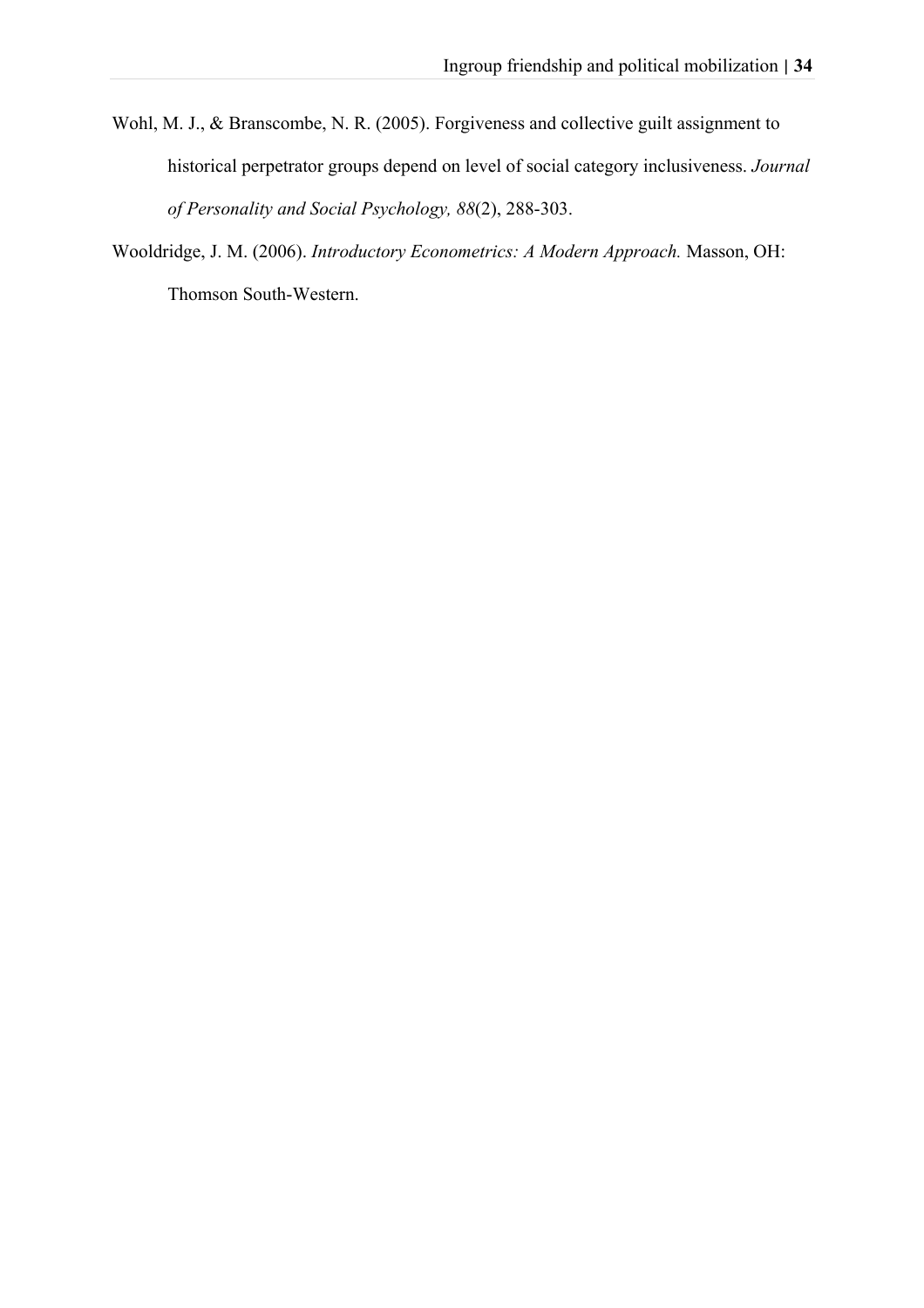|      |                                                                                                                                   |                      | 2.       | 3.       | 4.       |          | 6.                  | 7.       | 8.      | 9.       | 10.                  | 11.      | 12.      | 13.     | 14.      | 15.     | 16.     | 17.    |
|------|-----------------------------------------------------------------------------------------------------------------------------------|----------------------|----------|----------|----------|----------|---------------------|----------|---------|----------|----------------------|----------|----------|---------|----------|---------|---------|--------|
|      | Hours Ingroup                                                                                                                     |                      |          |          |          |          |                     |          |         |          |                      |          |          |         |          |         |         |        |
|      | Hours Outgroup                                                                                                                    | $.634*$              |          |          |          |          |                     |          |         |          |                      |          |          |         |          |         |         |        |
|      | 3. System justification                                                                                                           | $-.148$ <sup>*</sup> | $-.102*$ |          |          |          |                     |          |         |          |                      |          |          |         |          |         |         |        |
| 4.   | Ethnic Identification                                                                                                             | $.192*$              | $.114*$  | .048     |          |          |                     |          |         |          |                      |          |          |         |          |         |         |        |
| 5.   | Māori Party Support                                                                                                               | $.183*$              | .029     | .053     | $.444*$  |          |                     |          |         |          |                      |          |          |         |          |         |         |        |
| 6.   | <b>Resource Policy Support</b>                                                                                                    | $.276*$              | $.086*$  | $-.086*$ | $.485*$  | $.633*$  |                     |          |         |          |                      |          |          |         |          |         |         |        |
|      | <b>Symbolic Policy Support</b>                                                                                                    | $.141*$              | $.070*$  | .050     | $.382*$  | $.395*$  | $.466*$             |          |         |          |                      |          |          |         |          |         |         |        |
| 8.   | Political Orientation                                                                                                             | .023                 | .013     | $-.017$  | $-.105*$ | $-.085*$ | $-.115*$            | $-.168*$ |         |          |                      |          |          |         |          |         |         |        |
|      | 9. Gender (0 female 1 male)                                                                                                       | $-.002$              | .044     | .063     | $-.021$  | .015     | $-.038$             | $-.105"$ | .015    |          |                      |          |          |         |          |         |         |        |
|      | 10. Age                                                                                                                           | $-.061$              | $-.045$  | $.152*$  | .044     | $-.011$  | $-.039$             | $-.119*$ | .021    | $.089*$  |                      |          |          |         |          |         |         |        |
|      | 11. NZDep (1 affluent to 10 deprived)                                                                                             | $.200^{\circ}$       | $.075*$  | $-.094'$ | $.163*$  | $.123*$  | $.232$ <sup>*</sup> | .038     | $-.037$ | .003     | .006                 |          |          |         |          |         |         |        |
|      | 12. Born in NZ $(0 \text{ no } 1 \text{ yes})$                                                                                    | $-.041$              | .051     | $-.002$  | $-.008$  | $-.061$  | .013                | .012     | $-.025$ | .062     | .034                 | .034     |          |         |          |         |         |        |
|      | 13. Religious (0 no 1 yes)                                                                                                        | .102"                | $.071*$  | .023     | $.138*$  | $.099*$  | $.103*$             | $.066*$  | .095    | $-.013$  | $.225$ <sup>*</sup>  | $.076*$  | $-.065*$ |         |          |         |         |        |
|      | 14. Parent (0 no 1 yes)                                                                                                           | .009                 | $-.015$  | .019     | $.104*$  | .020     | .054                | .017     | $.073*$ | $-.053$  | .360*                | .036     | .043     | $.109*$ |          |         |         |        |
|      | 15. Partnered (0 no 1 yes)                                                                                                        | $-.082*$             | $-.049$  | .035     | $-.003$  | $-.077*$ | $-.120*$            | $-.066*$ | $.092*$ | $.076*$  | $.090*$              | $-.193*$ | .007     | $-.013$ | $.269*$  |         |         |        |
|      | 16. Employed (0 no 1 yes)                                                                                                         | $-.018$              | .064     | $-0.016$ | $-.037$  | $-.063$  | $-.073*$            | .021     | $-.006$ | .055     | $-.194*$             | $-.185*$ | $-.008$  | $-.044$ | $-.087$  | $.145*$ |         |        |
|      | 17. Education $(-2 \text{ to } 2)$                                                                                                | $-.149*$             | $-.102*$ | .023     | $-.025$  | .003     | $-.031$             | .042     | $-.028$ | $-.101"$ | $-.102$ <sup>*</sup> | $-.194"$ | $-.052$  | $-.030$ | $-.095"$ | .064    | $.256*$ |        |
| Mean |                                                                                                                                   | 2.40                 | 3.67     | 4.13     | 4.94     | 4.10     | 4.18                | 5.72     | 3.62    | .39      | 44.12                | 6.23     | .99      | .45     | .79      | .67     | .76     | $-.72$ |
| SD   | $\mathbf{1}^T$ $\mathbf{0}$ $\mathbf{1} \mathbf{0}$ $\mathbf{0}$ $\mathbf{0}$ $\mathbf{0}$ $\mathbf{0}$ $\mathbf{0}$ $\mathbf{0}$ | 3.76                 | 4.82     | 1.18     | 1.59     | 1.87     | 1.73                | 1.15     | 1.20    | .49      | 13.43                | 2.92     | .12      | .50     | .41      | .47     | .43     | 1.21   |

Table 1. Descriptive statistics and bivariate correlations between the variables used in the analyses including averaged composite varaibles.

 $N = 940$ ; \* p < .05.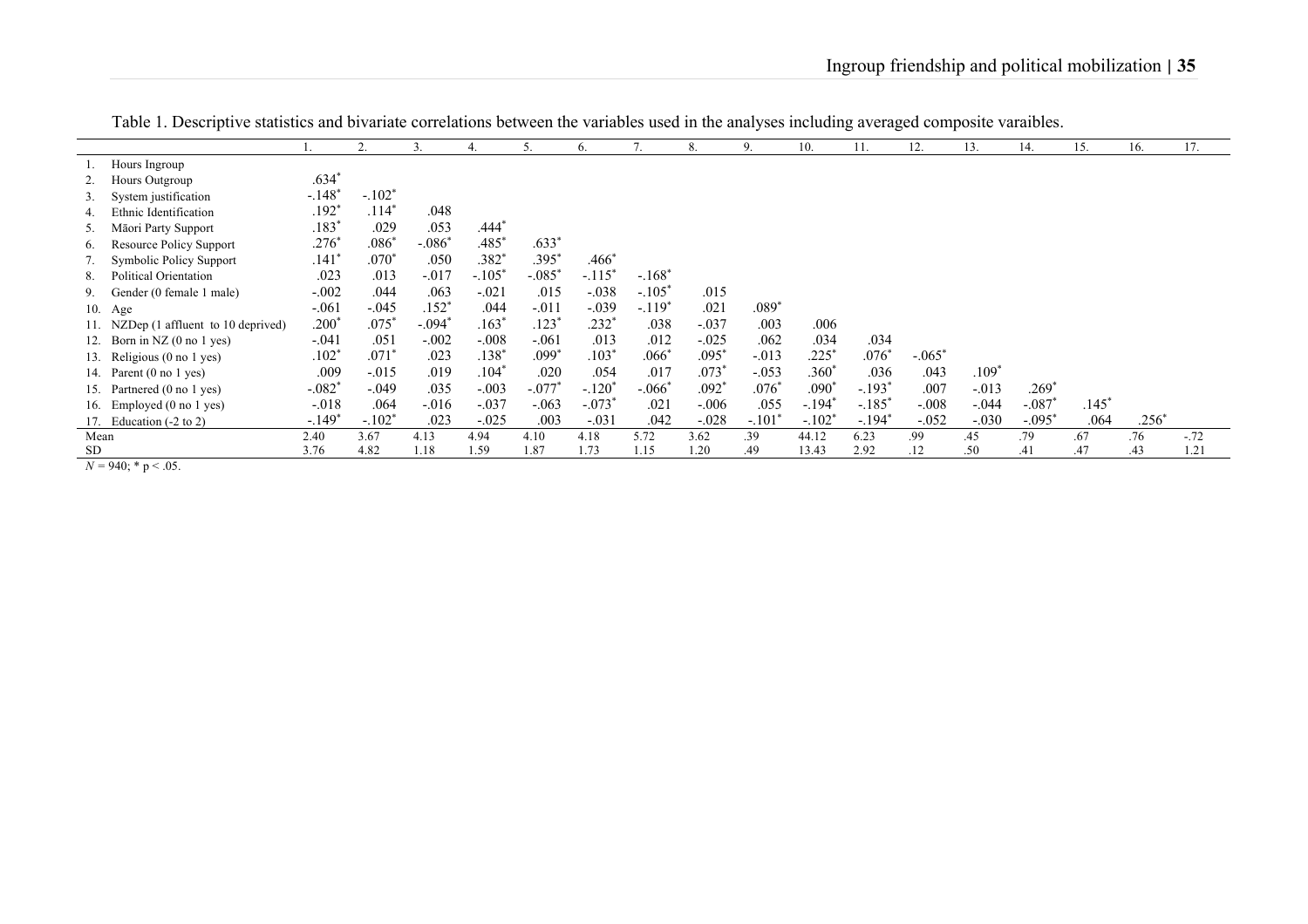|                              |                  | Ethnic Identification |                | <b>System Justification</b> |     |                  |  |  |  |
|------------------------------|------------------|-----------------------|----------------|-----------------------------|-----|------------------|--|--|--|
|                              | $\boldsymbol{b}$ | se                    | $\overline{z}$ | $\boldsymbol{b}$            | se  | $\boldsymbol{Z}$ |  |  |  |
| <b>Ingroup Contact</b>       | $.05**$          | .02                   | 3.42           | $-.03*$                     | .02 | $-1.98$          |  |  |  |
| <b>Outgroup Contact</b>      | .00.             | .01                   | .17            | .00                         | .02 | $-.21$           |  |  |  |
| <b>Political Orientation</b> | $-.11**$         | .04                   | $-2.91$        | $-.02$                      | .05 | $-.42$           |  |  |  |
| Gender                       | $-.04$           | .08                   | $-.52$         | .13                         | .08 | 1.56             |  |  |  |
| Age                          | .00.             | .00                   | $-.55$         | $.01*$                      | .01 | 2.84             |  |  |  |
| NZ Deprivation               | $.06**$          | .02                   | 4.03           | $-.03$                      | .02 | $-1.34$          |  |  |  |
| Born in NZ                   | $-.13$           | .33                   | $-.40$         | $-.07$                      | .29 | $-0.24$          |  |  |  |
| Religious Status             | $.32**$          | .08                   | 3.85           | .02                         | .09 | .21              |  |  |  |
| <b>Parental Status</b>       | $.31**$          | .11                   | 2.72           | $-.08$                      | .15 | $-.55$           |  |  |  |
| Relationship Status          | .06              | .09                   | .69            | .02                         | .11 | .16              |  |  |  |
| <b>Employment Status</b>     | $-.02$           | .10                   | $-.17$         | $-.02$                      | .14 | $-.14$           |  |  |  |
| Education                    | .04              | .03                   | 1.02           | .01                         | .07 | .94              |  |  |  |

Table 2. Parameter estimates for models predicting the dual mediators, ethnic identification and system justification.

Note. Hours of ingroup and outgroup contact were scored in 10-hour units with censoring below 0. Model was estimated using Maximum Likelihood estimation with robust standard errors and Monte-Carlo integration. *b* coefficients represent unstandardized parameters. Z-values reflect the ratio of the effect to the standard error of the effect. \*  $p < .05$ , \*\*  $p < .01$ . Focal variables printed in bold.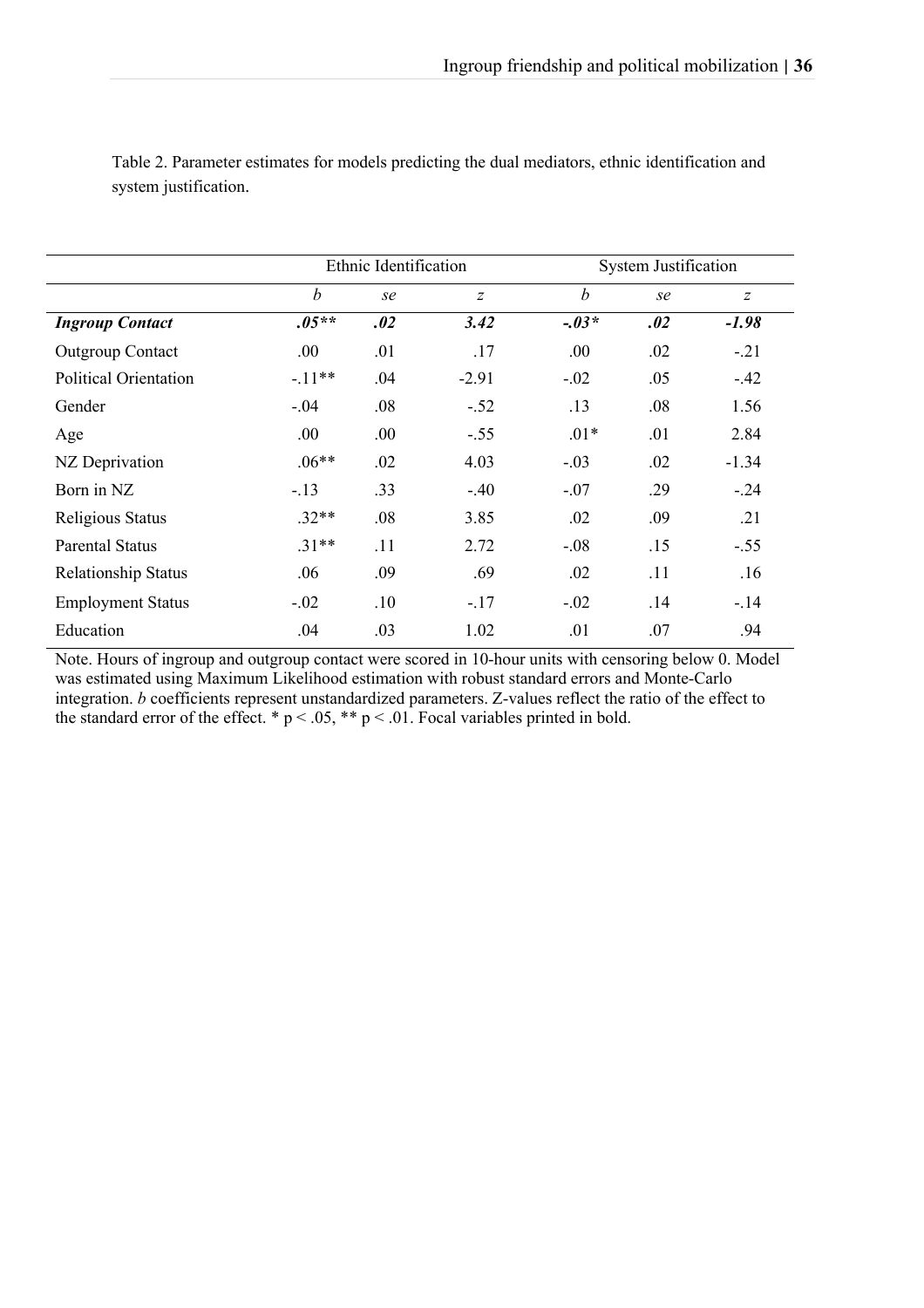|                              |                  | <b>Resource Policy</b> |                  |                  | Symbolic Policy |                  | Maori Party Support |     |                  |  |
|------------------------------|------------------|------------------------|------------------|------------------|-----------------|------------------|---------------------|-----|------------------|--|
|                              | $\boldsymbol{b}$ | se                     | $\boldsymbol{Z}$ | $\boldsymbol{b}$ | se              | $\boldsymbol{Z}$ | $\boldsymbol{b}$    | se  | $\boldsymbol{Z}$ |  |
| <b>Ethnic Identification</b> | $.84**$          | .07                    | $-12.20$         | $.30**$          | .40             | 7.74             | $.70**$             | .06 | 10.89            |  |
| <b>System Justification</b>  | $-.30$           | .31                    | $-93$            | .08              | .07             | 1.11             | .16                 | .15 | 1.10             |  |
| <b>Ingroup Contact</b>       | $.12**$          | .02                    | 5.41             | $.03**$          | .01             | 3.10             | $.09**$             | .08 | 4.59             |  |
| <b>Outgroup Contact</b>      | $-.06**$         | .02                    | $-3.56$          | $-.01$           | .01             | $-1.49$          | $-.06**$            | .02 | $-2.97$          |  |
| Political Orientation        | $-.13*$          | .05                    | $-2.32$          | $-.09**$         | .03             | $-3.73$          | $-.04$              | .05 | $-.90$           |  |
| Gender                       | .02              | .12                    | .19              | $-12*$           | .06             | $-2.17$          | .19                 | .12 | 1.63             |  |
| Age                          | $-.01$           | .01                    | $-.96$           | $-.01**$         | .00.            | $-4.53$          | $-.01$              | .01 | $-1.30$          |  |
| NZ Deprivation               | $.05*$           | .02                    | 2.17             | $-.01$           | .01             | $-1.46$          | .01                 | .02 | .28              |  |
| Born in NZ                   | .62              | .52                    | 1.18             | .14              | .24             | .58              | $-.52$              | .53 | $-.98$           |  |
| Religious Status             | .07              | .12                    | .61              | .06              | .05             | 1.25             | .13                 | .12 | 1.14             |  |
| <b>Parental Status</b>       | .19              | .15                    | 1.24             | .09              | .07             | 1.36             | .03                 | .15 | .20              |  |
| Relationship Status          | $-.36**$         | .13                    | $-2.80$          | $-.11*$          | .06             | $-2.01$          | $-.27*$             | .12 | $-2.18$          |  |
| <b>Employment Status</b>     | $-.20$           | .15                    | $-1.34$          | .01              | .06             | .21              | $-.15$              | .15 | $-1.03$          |  |
| Education                    | .05              | .05                    | 1.07             | .04              | .02             | 1.75             | .06                 | .05 | 1.35             |  |

Table 3. Parameter estimates for models predicting the three outcomes, support for resource specific policies, symbolic policies, and The Maori Party.

Note. Hours of ingroup and outgroup contact were scored in 10-hour units with censoring below 0. Model was estimated using Maximum Likelihood estimation with robust standard errors and Monte-Carlo integration. *b* coefficients represent unstandardized parameters. Z-values reflect the ratio of the effect to the standard error of the effect. \*  $p < .05$ , \*\*  $p < .01$ . Focal variables printed in bold.